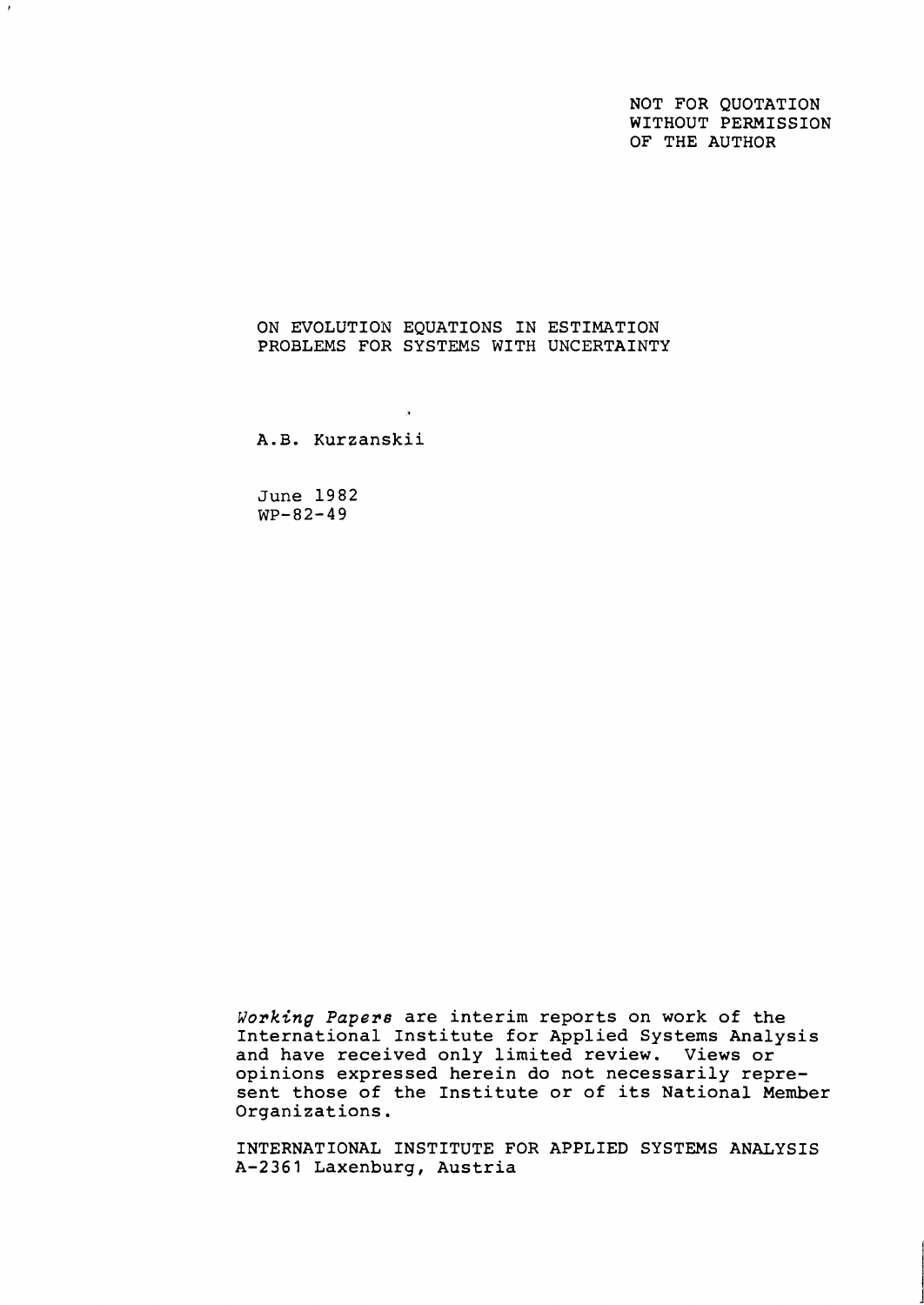## ON ZVOLUTION EQUATIONS IN ESTIMATION PROBLEMS FOR SYSTEMS WITH UNCERTAINTY \*

A.B. Kurzanskii

The paper deals with problems of estimating the state of a multistage linear system on the basis of available measurement parameters [1,2]. It is assumed that the disturbances in the system inputs and in the measurement are uncertain. They are taken to be unknown in advance with respective information being restricted to only a set-membership description of their values [2-41. The total dynamic estimation process will then be described by the evolution of certain informational domains that are consistent with the results of measurement and with the constraints given in advance [3-81. The description of these domains may be achieved within the framework of Lagrangian techniques in convex analysis  $[6,8]$ . Approximate solutions for the problems have also been considered [5,7,8].

One approach to the problem different from those mentioned above is given in this paper. Namely, a procedure that leads to imbedding of the primary problem into an auxiliary problem of linear-quadratic Gaussian estimation (Kalman filtering [1]) for

<sup>\*</sup>  Presented partly at the Task Force Meeting on Stochastic Control and Optimization at IIASA. Laxenburg, Austria, December 1980.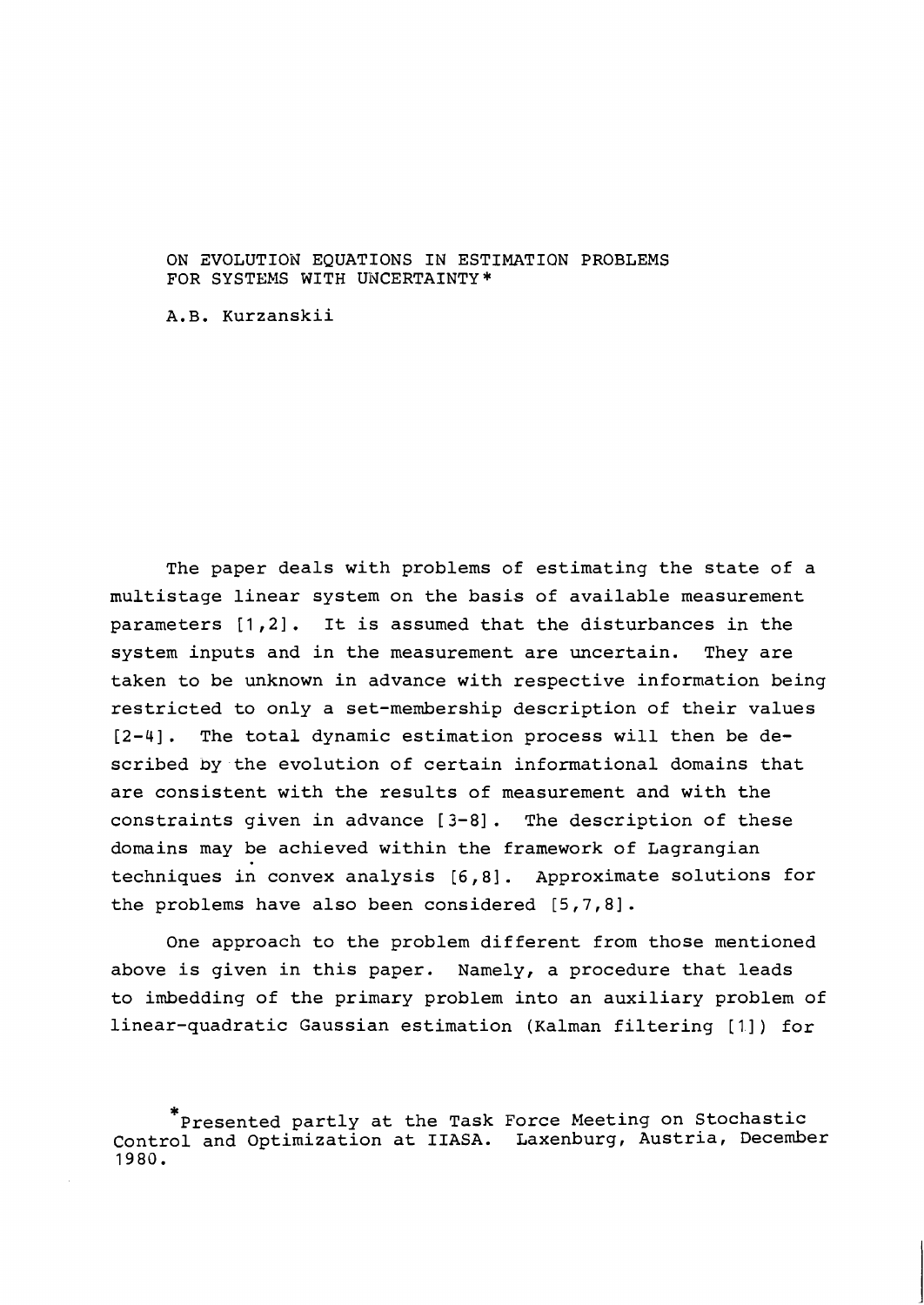a system with additional stochastic disturbances whose covariance matrices are given but whose mean values are uncertain. By a variation of the covariance matrices in the auxiliary problems it turns possible to approximate the primary solution with any degree of accuracy. A unified approach to the solution of both stochastic Kalman filtering problems and deterministic estimation problems under set-membership uncertainty with non-quadratic constraints as considered in this paper is therefore established.

# 1. Systems With Uncertainty. Basic Description

A system with uncertainty is understood here as a discretetime multistage process, described by an n-dimensional equation

$$
x(k + 1) = A(k)x(k) + C(k)v(k)
$$
 (1.1)

where  $A(k)$ ,  $C(k)$ ,  $k = 0,...,N$  are given matrices. The input  $v(k)$ , and the initial stage  $x^0$  are vectors of finite-dimensional spaces  $E^P$  and  $E^n$  respectively. They are assumed to be unknown being restricted in advance by instantaneous "geometric" constraints

$$
x(0) = x0 \in X0, v(k) \in P(k)
$$
 (1.2)

where  $x^0$ ,  $P(k)$  are given convex and compact sets. It is further assumed that direct measurements of the state  $x(k)$  are impossible, the available information on the process dynamics being generated by the equation

$$
y(k) = G(k)x(k) + \xi(k) \quad ; \qquad k = 1,...,N \tag{1.3}
$$

with measurement vector  $y(k) \in E^{m}$  and matrix  $G(k)$  given. The disturbances  $\xi(k)$  are unknown and restricted by

$$
\xi(k) \in Q(k) \tag{1.4}
$$

with the convex compact set  $Q(k) \in E^q$  given in advance.

Further, the symbol  $y[k, 1] = {y(k), ..., y(1)}$  will denote a sequence of measurements achieved due to equation (1.3) throughout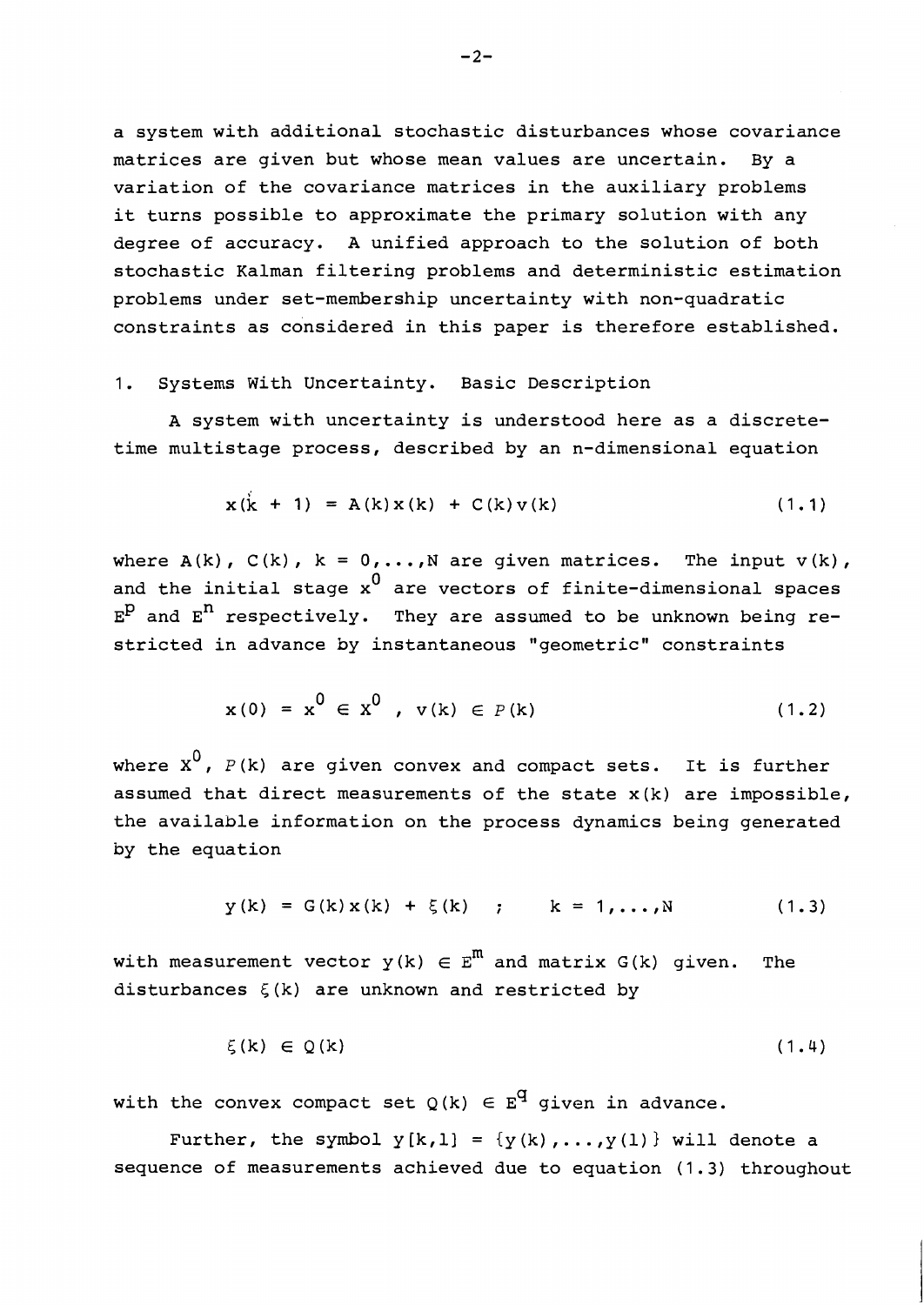the stages whose numbers vary from k to 1. Similarly, the symbol

$$
h[r, s] = {h(r), ..., h(s)}
$$

denotes a sequence of vectors h(i) where  $i = r, \ldots, s$ , while

$$
R[r, s] = \{R(r), \ldots, R(s)\}
$$

stands for the sequence of sets R(i) with same numbers so that

$$
h[r, s] \in R[r, s]
$$

denotes a sequence of inclusions

$$
h(i) \in R(i) , \qquad (i = r, \ldots, s)
$$

Further, if for example,  $h(i) \in E^q$ , then we will assume h[i , s]  $\in$  E<sup>q</sup>  $\times$ ... $\times$  E<sup>q</sup> = E<sup>q, S</sup> where E<sub>S</sub><sup>q</sup> = E<sup>q</sup> for all i = 1,...,s. Therefore, we take  $R[r, s] \subseteq E^{q, s-r}$ . The symbol  $x(k, v[0, k - 1], x^0)$  will denote the end of the trajectory  $x(i)$ for system (1.1) formed for  $[0, k]$  with  $v[0, k - 1]$ ,  $x^0$  given.

Now assume that after s stages of system operation there appeared a measurement sequence  $y[1, s]$ , generated due to relations  $(1.1) - (1.4)$ .

The knowledge of y[l , s] allows us to construct an *informational domain*  $X[s] = X(1, s, X^0)$  that consists of the ends  $x(s, v[0, s - 1], x^0)$  of all those trajectories  $x(j)$  formed for the interval  $j \in [0, s]$  that could generate the measured sequence  $y[1, s]$  under constraints  $(1.2)-(1.4)$ , see, for example,  $(8, 9)$ . The dynamics of the total system  $(1.1) - (1.3)$  will now be determined by the evolution of sets  $X[s]$ .

<sup>\*</sup>  In order to simplify some further notations we will generally start the process at stage  $k_0 = 0$  instead of arbitrary  $k_0 = k^*$ although the basic system is *nonstatwnary.*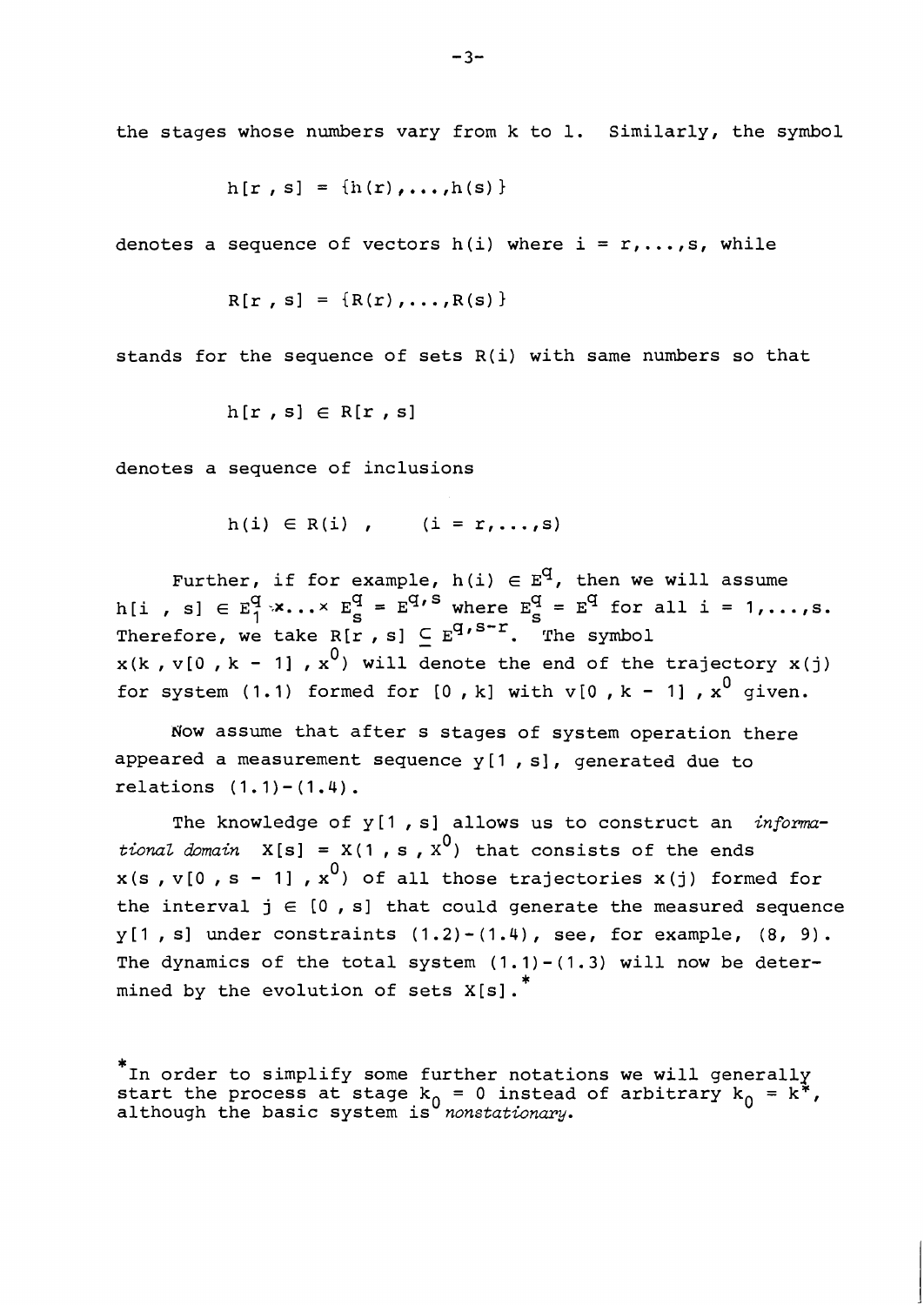Assume  $y[k + 1, 1], (k + 1 < 1)$  to be given,  $F -$  to be a set in  $E^{n}$ ; X(k, l, F) to be the set of the ends x(1, v[k, l],  $x^{*}$ ) of the trajectories  $x(j)$  of system  $(1.1)$  that start at stage k from state  $x(k) = x^*$  and are formed for the interval  $j \in [k, 1]$  being consistent with the realization  $y[k + 1, 1]$  due to equation (1.3) and with constraints

$$
x^* \in F
$$
,  $v[k, 1 - 1] \in P[k, 1 - 1]$ ,  
 $\xi[k + 1, 1] \in Q[k + 1, 1]$ 

Following the scheme taken for continuous systems in  $[8]$ , it is possible to verify the following assertions, see also  $[9]$ .

*Lemma 1.1* Assume F,  $P(k)$ ,  $Q(k)$  to be convex compact sets in the spaces  $E^{n}$ ,  $E^{p}$ ,  $E^{m}$  respectively. Then the sets  $X(1, s, F)$  are convex and compact.

*Lemma* 1.2 Whatever is the set  $F \subseteq E^n$ , the following equality is true

$$
X(k, s, F) = X(1, s, X(k, 1, F))
$$
 (1.5)

In particular  $X[s] = X(k, s, X[k])$ .

Condition (1.5) indicates that the transformation  $X(1, s, F)$ possesses a semigroup property that allows to define a certain generalized dynamic system in the space of convex compact subsets of  $E<sup>n</sup>$ . The generalized system will then absorb all the informational and dynamic properties of the total process. We also note that the sets X[s] possess a sort of Markovian property: each X[s] contains all the pre-history of the process and the process evolution for  $r > s$  will depend only upon X[s] but not on the previous  $X[i]$ , i <s.

The estimation problem will now consist. in determining the projection  $[\alpha(1)$ ,  $\beta(1)$  of the set X[s] on any pre-assigned direction 1.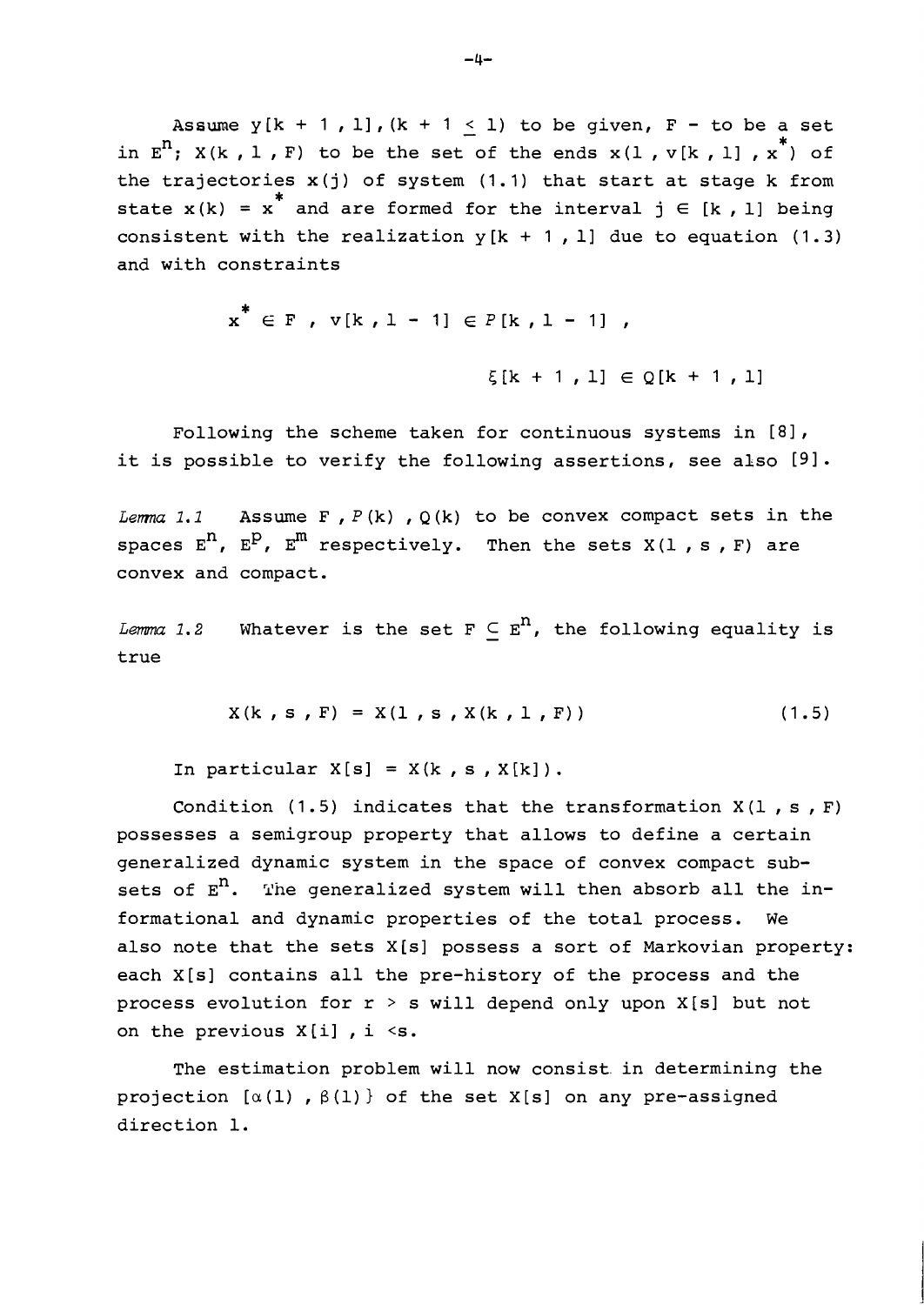Here

$$
\alpha(1) = \inf \{ (1, x) | x \in X[s] \}
$$
  
 $\beta(1) = \sup \{ (1, x) | x \in X[s] \}$ 

and  $(1, x)$  stands for the scalar product in the respective space  $E<sup>n</sup>$ . Example. Consider the system

$$
x_1(k + 1) = x_1(k) + x_2(k) + v(k) ,
$$
  
\n
$$
x_2(k + 1) = x_2(k) ,
$$
  
\n
$$
y(k) = x_1(k) + \xi(k) ,
$$

where

$$
x_j(k), v, y, \xi \in E^2 , \qquad \text{(for } h \in E^2, h = \{h^{(1)}, h^{(2)}\}\text{)}
$$

and

$$
P = \{v : |v^{(i)}| \le v\}, |\xi^{(i)}| \le \sigma,
$$
  
\n
$$
x_2^0 \in x_2[0], \qquad x_1^0(0) = x_1^0
$$
  
\n
$$
x_2[0] = \{x_2 : |x_2^{(i)} - a^{(i)}| \le r \} \qquad i = 1, 2\}
$$

It is not difficult to observe that for  $\sigma = 0$  we have

$$
x_2(1) = x_2^0 \in \{y(1) - x_1(0) + P\} \cap x_2[0] = Y_2[1]
$$

and further on

$$
X_2[k + 1] = \{y(k + 1) - y(k) + P\} \cap X_2[k]
$$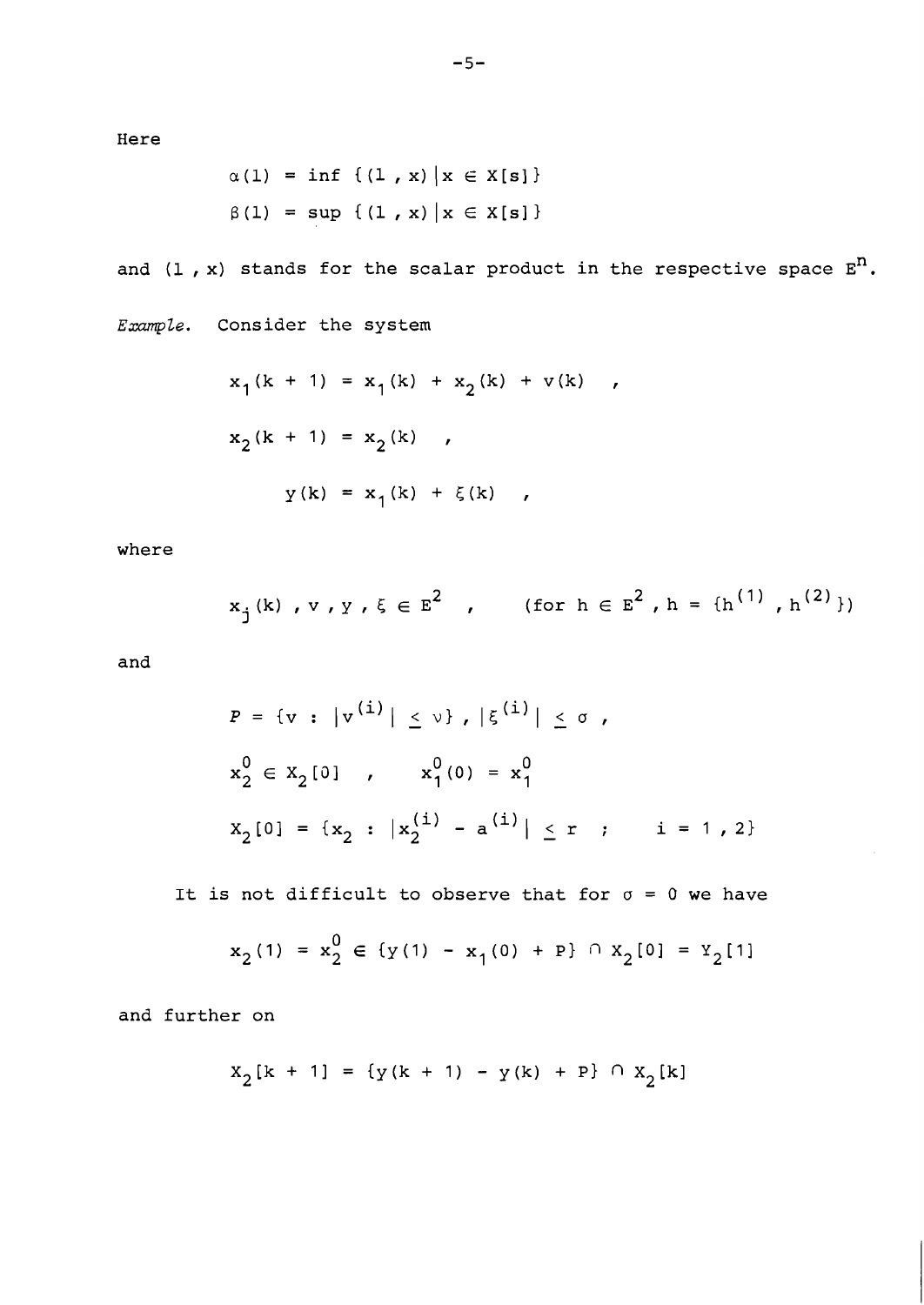Therefore

$$
x[s] = \{x_1, x_2 : x_1 = y[s], x_2 \in x_2[s]\}
$$

$$
x_2[k + 1] = \begin{cases} k \\ 0 \\ i = 1 \end{cases} \{y(i + 1) - y(i) + P\} \cap x_2[0], \quad y(0) = x_1^0
$$

is the intersection of the initial set  $X_2[0]$  with k rectangles  $y(i + 1) - y(i) + P = M(i + 1).$ 

Therefore, each new measurement  $y(i + 1)$  generates a new set  $M(i + 1)$  and thus introduces an innovation into the estimation process in the form of an intersection of

$$
X[i] = X[0] \cap \{ \begin{array}{c} i \\ i \cap M(k) \end{array} \}
$$
  
 $k=1$ 

with  $M(i + 1)$ .

Although in the given example the solution is obvious the general description of X[s] requires a rather cumbersome procedure. The situation therefore justifies the consideration of an approximation technique based on solving some auxiliary stochastic estimation problems. In order to explain the procedure we will start with an elementary one-stage solution.

# 2. The One-Stage Problem

Consider the system

$$
z = Ax + Cv , y = Gz + \xi
$$
 (2.1)

where

$$
x \, , \, z \, \in \, \mathbb{E}^{\mathbf{n}} \quad , \qquad v \, \in \, \mathbb{E}^{\mathbf{p}} \quad , \qquad \xi \, \in \, \mathbb{E}^{\mathbf{m}} \quad ,
$$

and the matrices  $A$ ,  $C$ ,  $G$  are given. Knowing the constraints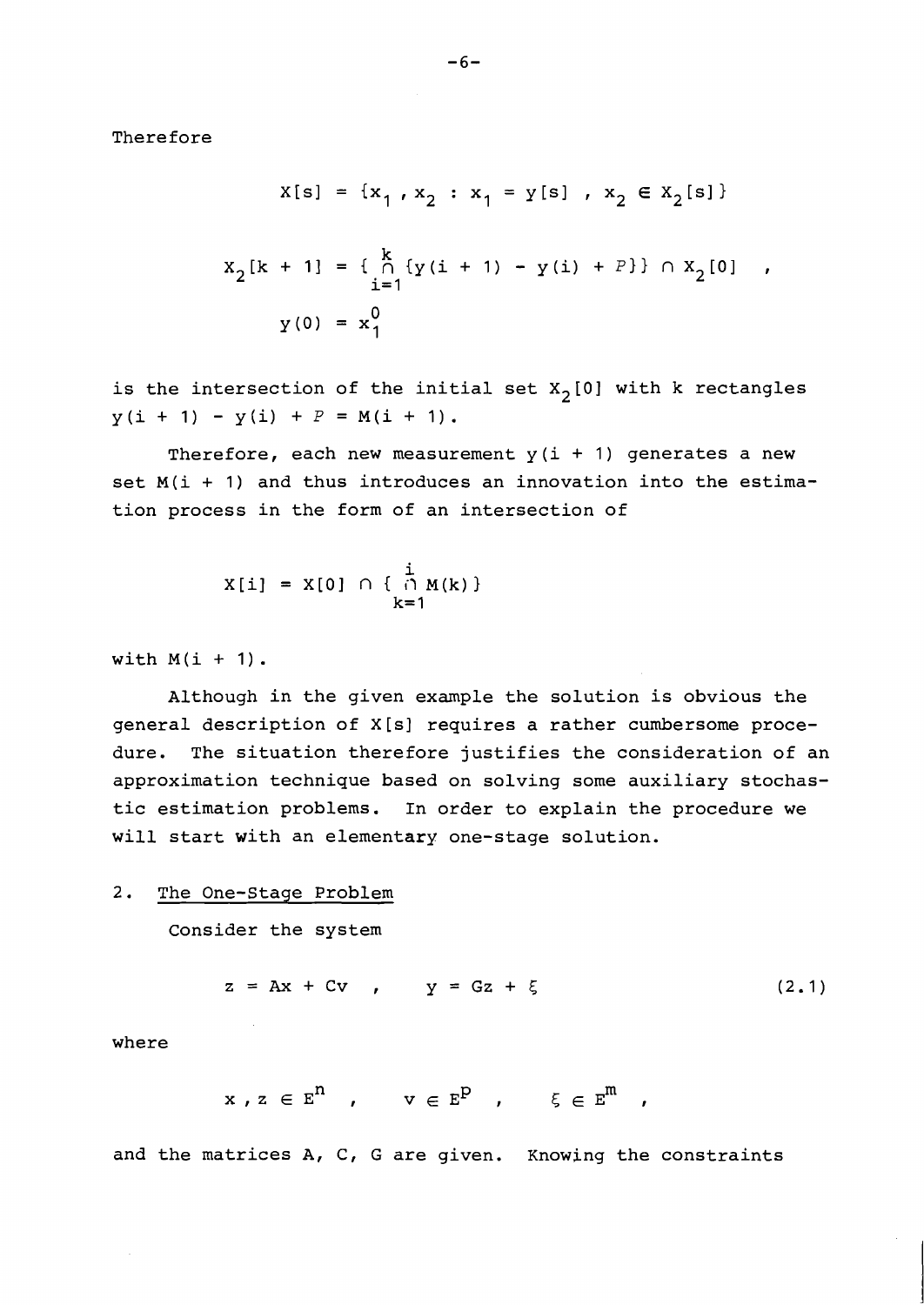$$
x \in X, \quad v \in P, \quad \xi \in Q,
$$
\n
$$
(2.2)
$$

where X, P, Q are convex and compact subsets of the spaces  $E^{n}$ ,  $E^P$ ,  $E^q$  respectively and knowing the value y, one has to determine the set Z of the vectors z consistent with equations (2.1) and with the inclusions (2.2).

Denote

$$
Z_{S} = AX + CP ,
$$
  

$$
Z_{Y} = \{z : Y - Gz \in Q\}
$$

Then obviously  $Z = Z_S \cap Z_{\mathbf{y}}$ . Standard considerations of convex analysis (10) yield a relation for the support function

$$
\rho(1|Z) = \max \{ (1, z) | z \in Z \}
$$
 (2.3)

*Lemma* 2.1 The equality  $\rho(1|2) = \psi(1)$  is true where

$$
\psi(1) = \inf \{\Phi(1, p) | p \in E^{m}\}\
$$
 (2.4)

$$
\Phi(1, p) = \rho(A'1 - A'G'p|X) + \rho(C'1 - C'G'p|P)
$$

$$
+ \rho(-p|Q) + (p, y) ,
$$

and where the prime stands for the transpose.

The problem (2.4) may be presented in another form, namely, whatever the vectors 1, p,  $1 \neq 0$  are, it is possible to represent  $p = ML = p[1, M]$  where matrix M is of dimension  $m \times n$ . Condition (2.4) will then attain the following form

$$
\psi(1) = \inf \{ \Phi(1, p[1, M]) \mid M \in E^{m, m} \}
$$
 (2.5)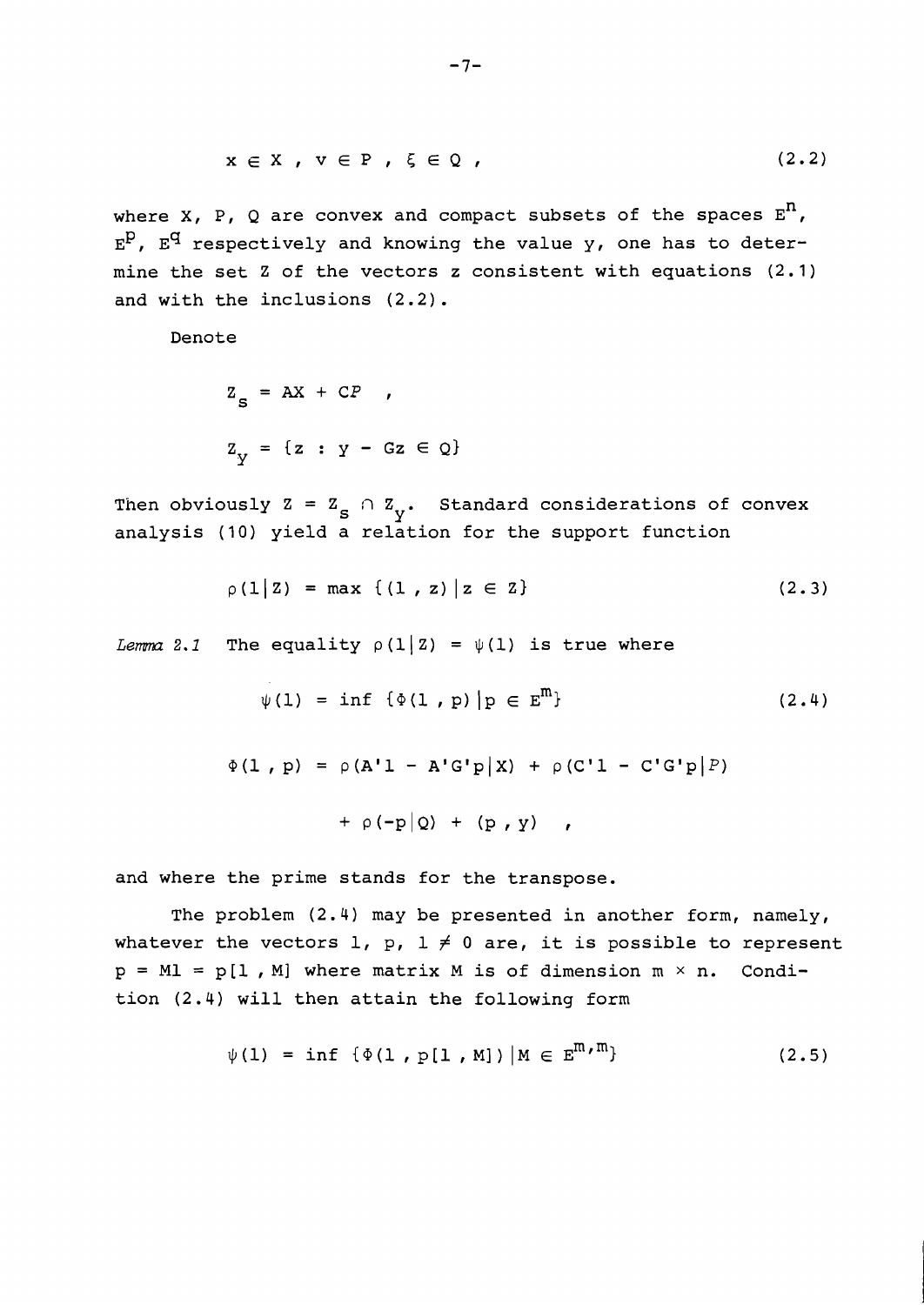The latter relation allows to form the inclusion

$$
Z \subseteq (I_n - M'G) (AX + CP) + M'(Y - Q) = R(M)
$$
 (2.5')

which is true for any matrix M. The problem (2.5) will be called as the dual problem for  $(2.3)$ . (Here I<sub>n</sub> is an n x n unit matrix.)

Equality (2.5) yields

Lemma 2.2 The following equality is true

$$
Z = \{ \cap R(M) | M \}
$$

over all  $(m \times n)$  - matrices M.

The necessity of solving (2.5) gives rise to the question of whether it is possible to calculate  $\rho(1|z)$  by a variation of the relations for some kind of a stochastic problem.

In fact it is possible to obtain an inclusion that would combine the properties of both (2.5') and of conventional relations for the linear-quadratic Gaussian estimation problem.

Having fixed a certain triplet h =  $\{x^0, v, \xi\}$  that satisfies (2.2) (the set of all such triplets will be further denoted as **H),** consider the system

$$
w = A(x + q) + Cv, \quad y = Gw + \xi + \eta \quad , \tag{2.6}
$$

where q, *5* are independent Gaussian stochastic vectors with zero means

$$
Eq = 0 , \qquad En = 0 ,
$$

and with covariance matrices

$$
Eqq' = L \qquad En \eta' = N
$$

where L, N are positive definite. Assume that after one random event for the triplet h the vector y has appeared due to system  $(2.6)$ . Then for the conditional variance  $E(w|y)$  determined for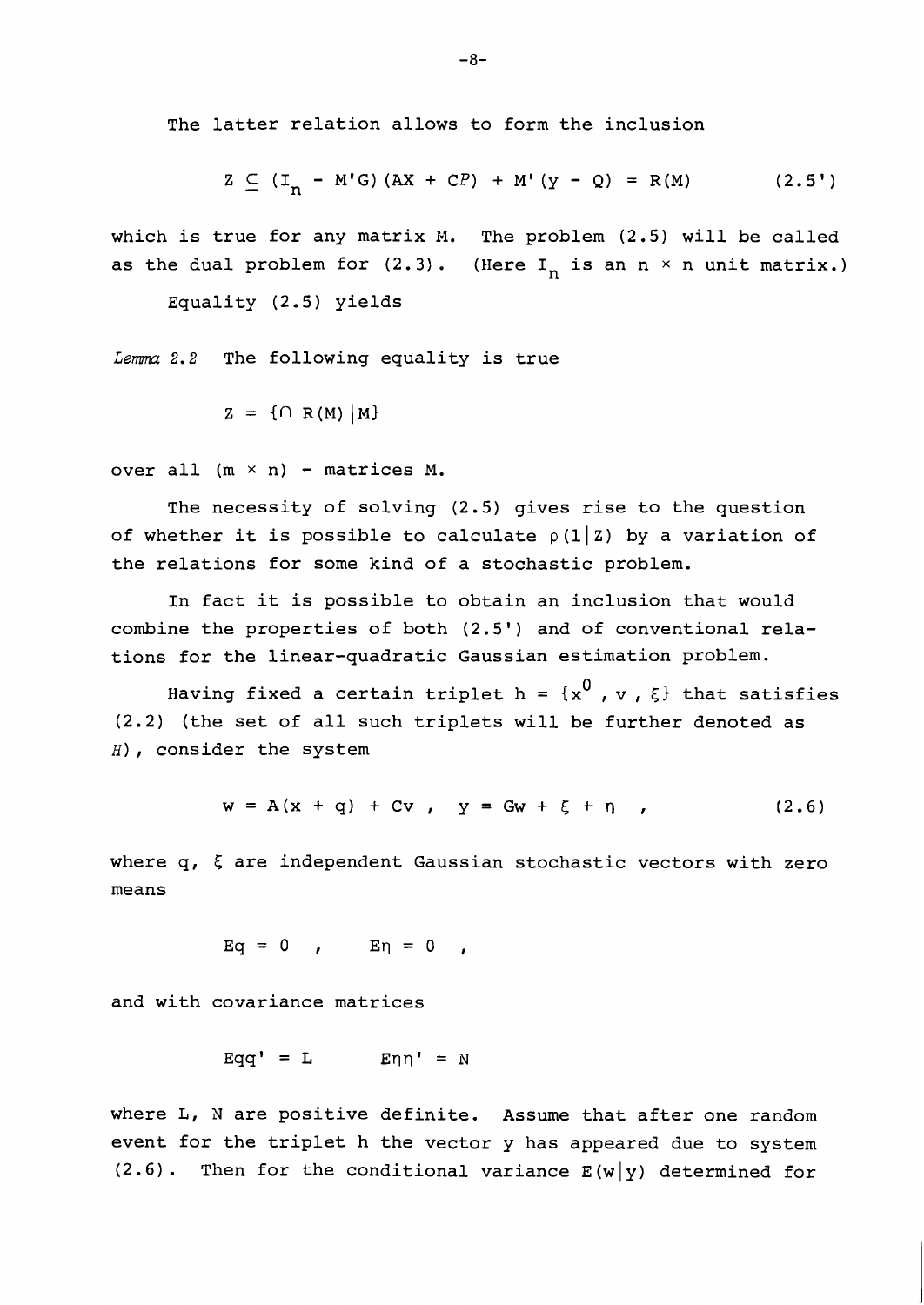example by means of a Bayesian procedure or by a least-square method of calculation we have

$$
E(w|y) = Ax + APA'G'N^{-1}(y - GAx - GCv - \xi) + Cv ,
$$
  

$$
P^{-1} = L^{-1} + A'G'N^{-1}GA
$$
 (2.7)

or in accordance with the conventional matrix transformation (11, 12)

$$
P = L - LA'G'K^{-1}GAL ,
$$
  

$$
K = N + GALA'G' ,
$$
 (2.8)

an equivalent condition

$$
\overline{w}_{y}
$$
 = E(w|y) = Ax + ALA'G'K<sup>-1</sup>(y - GAx - (GCv +  $\xi$ )) + Cv  
(2.9)

Note that the conditional variance

$$
E((w - \overline{w}_{y}) (w - \overline{w}_{y})^{\dagger}|y) = APA^{\dagger}
$$
 (2.10)

does not depend upon k and is determined only by pair

 $\Lambda = \{L, N\}$ 

where  $L > 0$ ,  $N > 0$ . (In the latter case further we will write  $\Lambda > 0.$ 

Therefore one may consider the set of all conditional mean values

$$
W(\Lambda) = \{U \overline{w}_y | h \in H\}
$$

that correspond to all possible  $h \in H$ . Here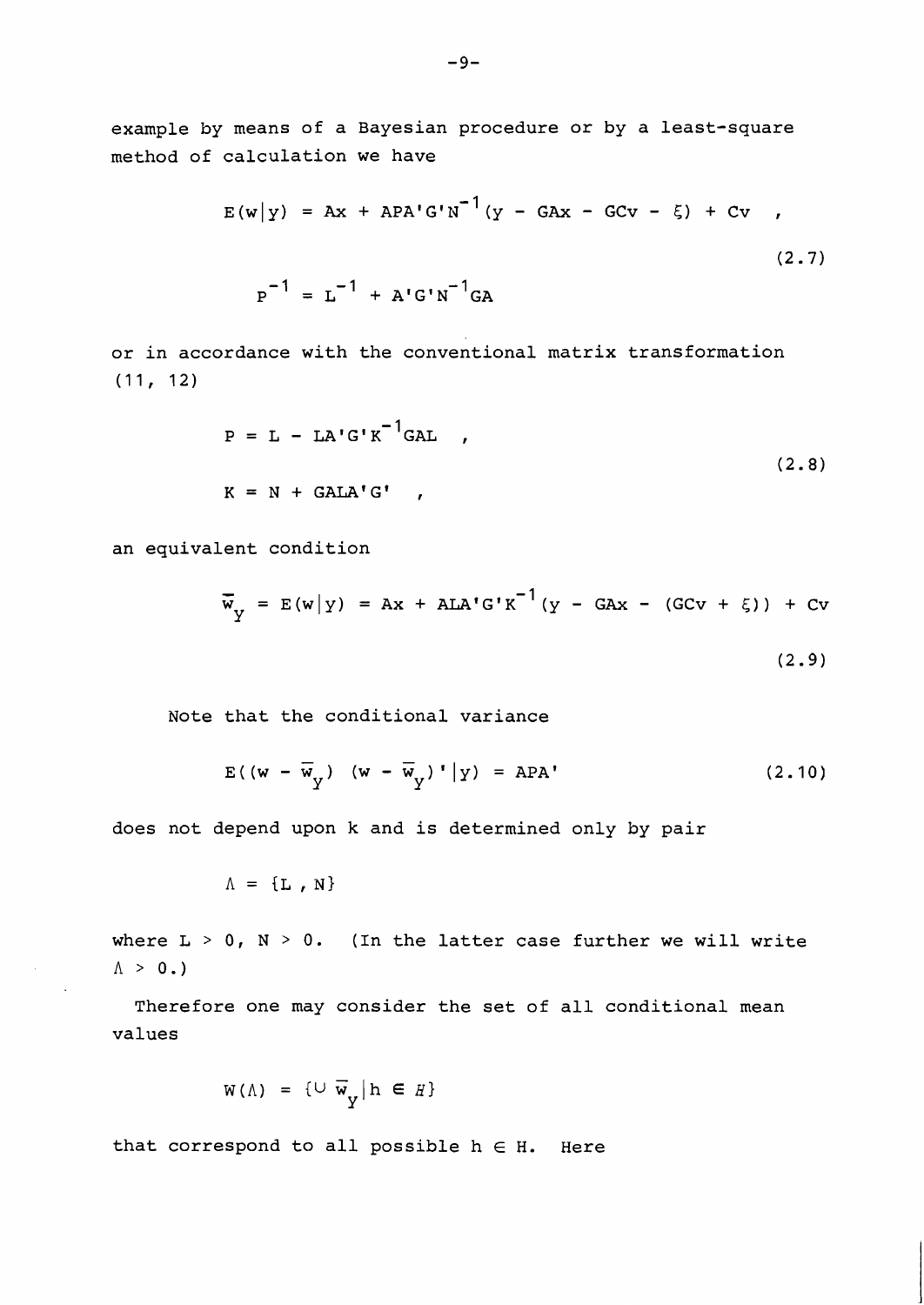$$
w(\Lambda) = (I_n - ALA'G'K^{-1}G) (AX^0 + CP) + ALA'G'K^{-1}(y - Q)
$$

Having denoted

$$
2\Psi(\Lambda) = K^{-1} \text{GALA}
$$

we find:

*Lemma* 2.3 The set  $W(\Lambda)$  is convex and compact. The equality is true

$$
\rho\left(1\middle|W(\Lambda)\right) = \Phi\left(1\,,\,P\left(1\,,\,\Lambda\right)\right) \tag{2.11}
$$

where

$$
p(1 \cdot \Lambda) = \Psi(\Lambda)1
$$

We may now observe that the relation  $\Phi(1, p(1, \Lambda))$  differs from  $\Phi(1, p)$  used in (2.4) by a mere substitution of  $p(1, \Lambda)$  by p. Comparing (2.11) and (2.4) we conclude

*Lemma 2.4* Whatever the pair  $\Lambda > 0$  is the inclusion

$$
Z \subseteq W(\Lambda) \tag{2.12}
$$

is true.

A condition similar to (2.12) was given in paper **191** . However, by varying A in (2.10) it is possible to achieve an exact description of set Z. In order to prove the respective assertion some standard assunptions are required.

Assumption 2.1: The matrix GA is of rank m.

We shall also make use of the following relation:

*Lemma 2.5* Under assumption 2.1 take  $\Lambda = \Lambda (1, \alpha) = \{\mathbf{I}_n, \alpha \mathbf{I}_m\}$ . Then  $\Psi(\Lambda(1, \alpha))G' \rightarrow I_m$  with  $\alpha \rightarrow \infty$ .

The given relation follows from equality  $\Psi(\Lambda(1, \alpha)) G' =$  $(\alpha I_m + D)^{-1}$ D where matrix D = GALAG' is nonsingular, L = I<sub>n</sub>.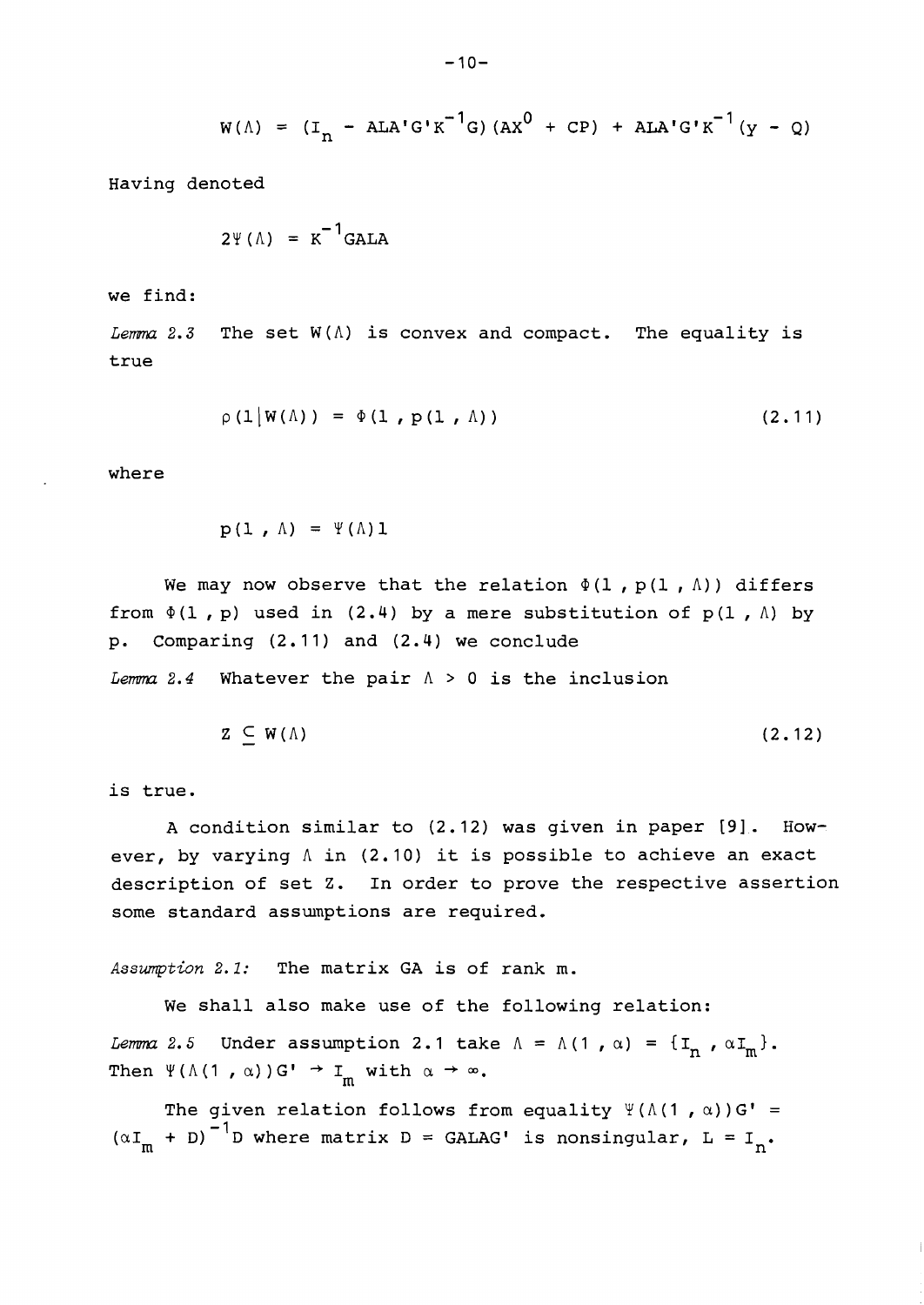*Theorem 2.1* The inclusion  $z \in Z$  is true if and only if for any  $1 \in E<sup>n</sup>$ ,  $\Lambda > 0$  we have

$$
(1, z) < \rho (1 | W(\Lambda)) = f(1, \Lambda)
$$
 (2.13)

Inequality (2.13) follows immediately from the inclusion  $z \in \mathbb{Z}$  due to Lemma 2.4. Therefore it sufficies to show that<br>(2.13) yields  $z \in \mathbb{Z}$ . Suppose that for a certain  $z^*$  the relation (2.13) yields  $z \in Z$ . Suppose that for a certain  $z^*$  the relation <br>(2.13) is fulfilled, however  $z^* \in Z = Z_S \cap Z_y$ . First assume that  $z^* \in Z$  is make there exists an a solution  $z^*$  and  $z^*$  and the such that  $z^* \in \mathbb{Z}$ . Then there exists an  $\varepsilon > 0$  and a vector p<sup>+</sup> such that

$$
(-p^*, y) + (p^*G, z^*) > \rho(-p^*|Q) + \varepsilon
$$
 (2.14)

Now we will show that it is possible to select a pair of values  $1^*$ ,  $\Lambda^*$  that depend upon p and are such that

$$
(1^*, z^*) > \rho(1^* |W(\Lambda^*)) = f(1^*, \Lambda^*)
$$
 (2.15)

Indeed, taking  $1^* = G'p^*$ ,  $\Lambda(1, \alpha) = \{I_n, \alpha I_m\}$  we have

$$
f(l^*, \Lambda(1, \alpha)) = \Phi(l, \Lambda(1, \alpha)) \pm ((p^*, y) + \rho(-p^* | Q))
$$
\n(2.16)

From Lemma 2.5 and condition

$$
p(1^*, \Lambda(1, \alpha)) = K^{-1}(\alpha) G A I_n A' G' p^*, K(\alpha) = \alpha I_m + D
$$

it follows that

$$
p(1^*, \Lambda(1, \alpha)) \rightarrow p^*, \alpha \rightarrow 0
$$
 (2.17)

But then from condition (2.17), from Lemma 2.4 and from the properties of function  $f(1, \Lambda)$  it also follows that for any  $\varepsilon > 0$ there exists an  $\alpha_0(\epsilon)$  such that for  $\alpha \leq \alpha_0(\epsilon)$  the inequality

$$
|f(1^*, \Lambda(1, \alpha)) - ((p^*, y) + \rho(-p^* | Q))| \le \epsilon/2
$$

is true.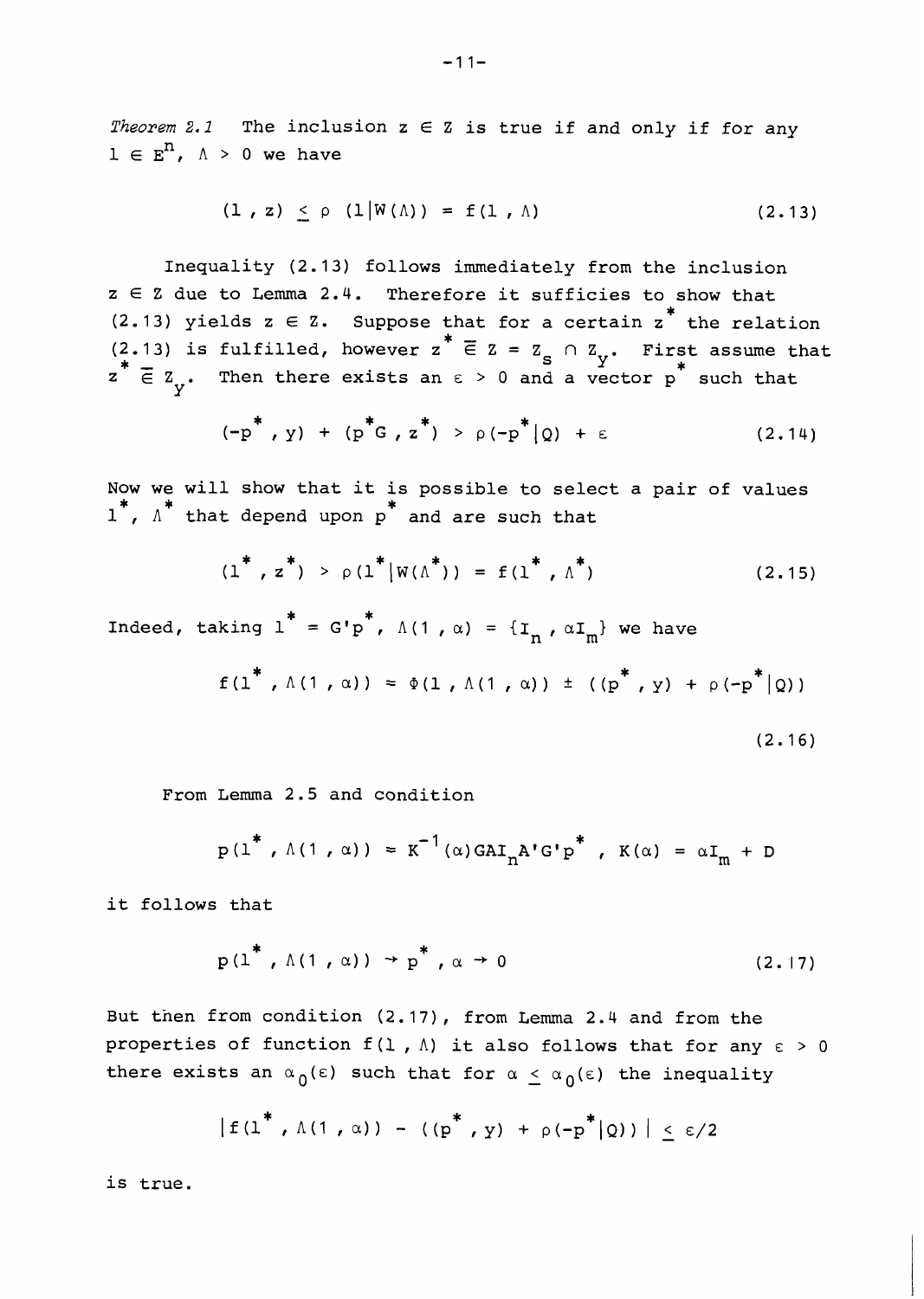Comparing  $(2.14)$ ,  $(2.16)$ ,  $(2.18)$  we observe that for  $\alpha \leq \alpha_0 (\epsilon)$ 

$$
(1^*, z^*) = (p^*G, z^*) \ge f(1, \Lambda(1, \alpha)) + \epsilon/2
$$
.

\*  $*$  \*  $*$   $*$  \* Therefore, with  $\Lambda = \Lambda(1, \alpha')$ ,  $0 < \alpha' < \alpha_0(\epsilon)$  the pair<br>\*  $\Lambda^*$  by interesting  $(2, 45)$  $\{1^*, \Lambda^*\}$  yields the inequality (2.15).

Now assume  $z^* \n\t\overline{\in} Z_{\varepsilon}$ . Then there exists a vector  $1^0$  for which

$$
(10, z*) \ge \zeta(10) + \sigma , \qquad \sigma > 0
$$

where

$$
\zeta(1) = \rho(A'1|X) + \rho(C'1|P)
$$
  
Taking  $1 = 1^0$ ,  $\Lambda = \Lambda(1, \alpha)$  we find:  

$$
\Psi(\Lambda(1, \alpha)) \to 0 \qquad \alpha \to \infty
$$

But then for any  $\sigma \to 0$  there exists a number  $\alpha^0(\sigma)$  such that

 $|f(1^0, \Lambda(1, \alpha)) - \zeta(1^0)| < \sigma/2$ 

provided  $\alpha \leq \alpha^0(\sigma)$ . Hence, for  $\alpha \leq \alpha^0(\sigma)$  we have

$$
(1^0, z^*) \ge f(1^0, \Lambda(1, \alpha)) + \sigma/2
$$

contrary to (2.13). The theorem is thus proved.

From the given proof it follows that Theorem 2.1 remains true if we restrict ourselves to the one parametrical class

$$
\Lambda^{(1)} = \{\Lambda(1, \alpha)\}, \qquad \Lambda(1, \alpha) = \{\mathbf{I}_n, \alpha \mathbf{I}_m\}
$$

Therefore, the theorem yields:

Corollary 2.1 Under the conditions of Theorem 2.1 the inclusion  $z \in \mathbb{Z}$  is true if and only if for any  $1 \in E^n$  we have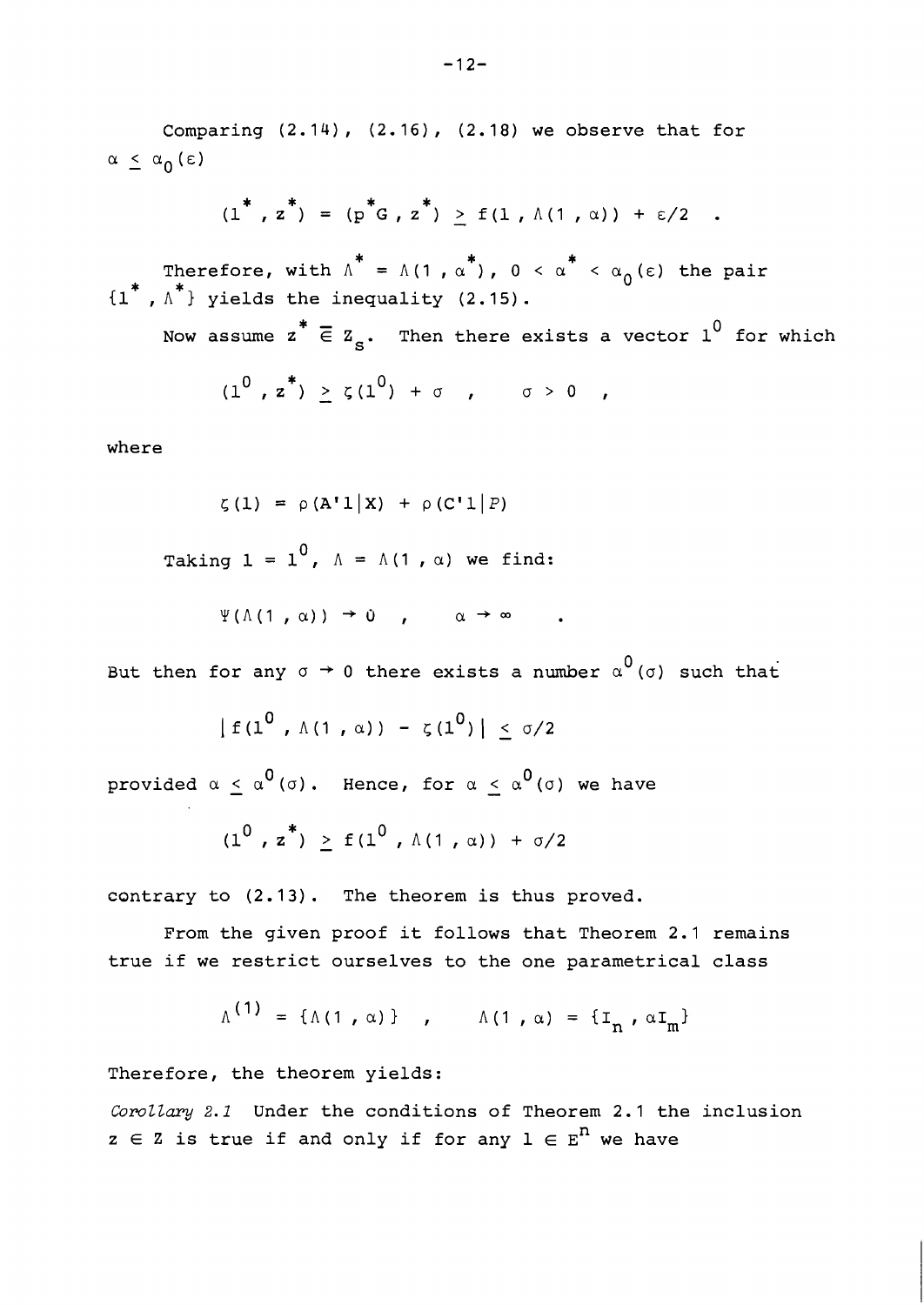$$
(1, z) < f(1)
$$
 (2.19)

where

$$
f_1(1) = \inf \{f(1, \Lambda(1, \alpha)) | \alpha > 0\}
$$

Being positively homogeneous, the function  $f_1(l)$  may, however, turn out to be nonconvex, its lower convex bound being the second conjugate  $f_1^{**}(1)$  where

$$
g^*(q) = \sup \{ (1, q) - g(1) \}, \quad g^{**}(1) = (g^*)^*(1)
$$
 [10]

In other words, we come to: *Corottary* 2.2 Under the conditions of Theorem 2.1, we have

$$
\rho(1|Z) = f_1^{**}(1) \le f_1(1) \tag{2.20}
$$

However, if we move on to a broader class  $\Lambda^{(2)} = \{L, N\}$ where L > 0 and **N** > 0 depend together on m independent parameters it is possible to achieve a direct equality

$$
\rho(1|Z) = f(1) \tag{2.21}
$$

where

$$
f_2(1) = \inf \{f(1, \Lambda) | \Lambda \subseteq \Lambda^{(2)}\} = f_1^{**}(1)
$$
 (2.22)

The problem (2.22) will be called *the stochsticatty dual*  problem for (2.4) . The following assertion is true. *Theorem 2.2* Under assumption 2.1 the conditions (2.21), (2.22) are true, where the infimum is taken over all  $L > 0$ ,  $N > 0$ .

The proof of Theorem 2.2 is given in paper [17], where it is also shown that in (2.22) it suffices for  $A = \{L, N\}$  again to be in the class  $\Lambda^{(2)}$ .

The stochastic dual problem (2.22) may therefore replace  $(2.5)$ .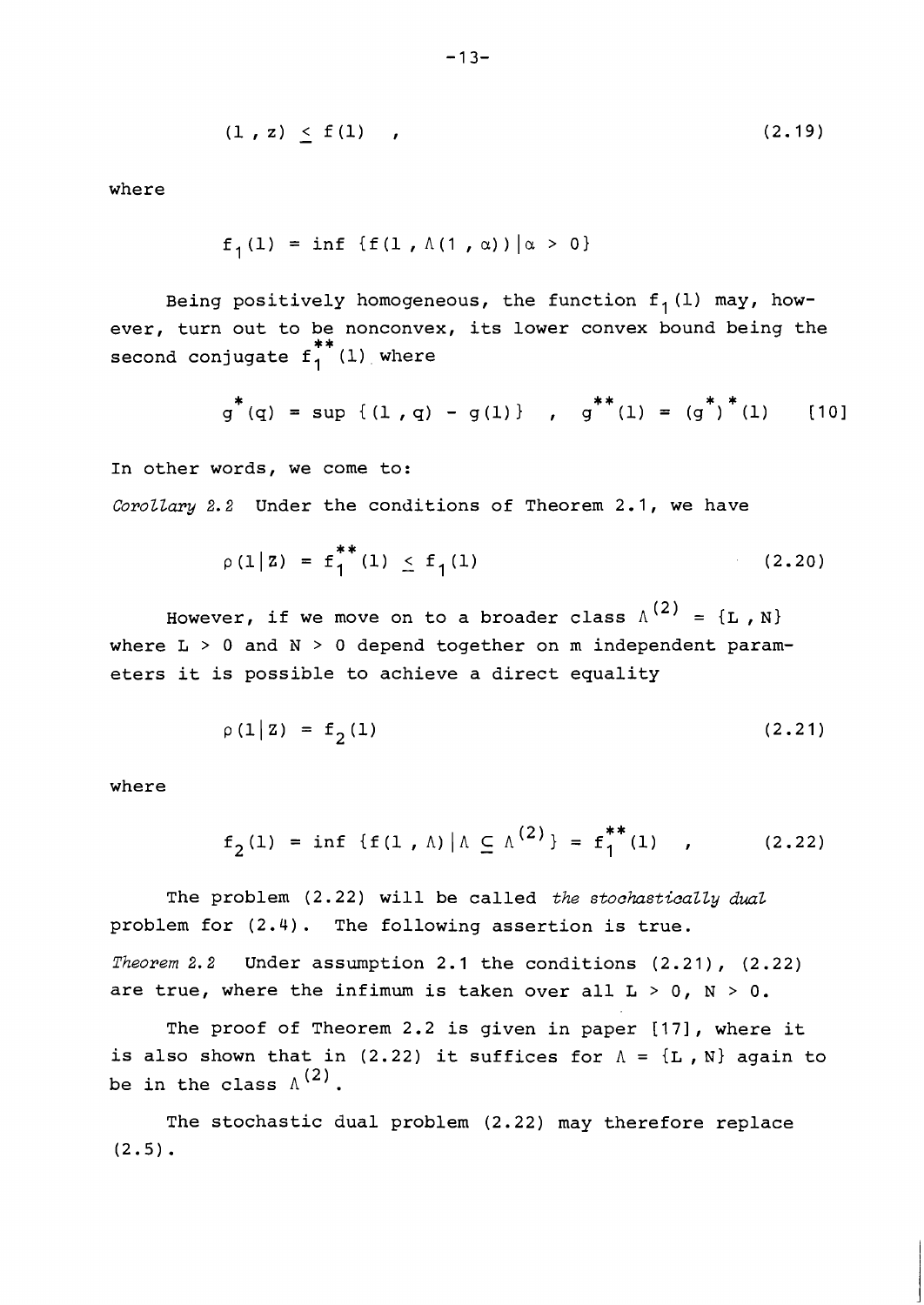## 3. Multi-Stage Systems

Returning to system  $(1.1)-(1.4)$  let us seek for  $X[s] =$  $X(1, s | x^0)$ . We further introduce notations

$$
Y(k) = {x : y(k) - G(k)x(k) \in Q(k)}
$$

and  $x^*$  (j , s|F) is the solution X(s) of the equation

$$
X(k + 1) = A(k)X(k) + C(k)P(k), \qquad j \leq k < s - 1
$$

 $(3.1)$ 

with  $X(j) = F$ . Then it is possible to verify the following recurrent equation similar to (2.3) , see also [9] .

Lemma 3.1 Assume y[1, k] to be the realization for the measurement vector y of system (1.3), (1.1). Then the following condition is true

$$
X[k] = X(1, k, x^{0}) = x^{*}(k - 1, k | X[k - 1]) \cap Y(k)
$$
\n(3.2)

Formula (3.2) indicates that the innovation introduced by the  $k-th$  measurement  $Y(k)$  appears in the form of an intersection (3.2). Therefore  $x^*(k - 1, k | X[k - 1])$  is the estimate for the state of the system on stage k before the arrival of the k-th measurement while X[k] is the estimate obtained after its arrival.

From suggestions similar to those of Theorem 2.1, there follows a procedure for describing the sets X[k]. Together with  $(1.1)$ ,  $(1.3)$  consider the system

$$
w(k + 1) = A(k)w(k) + C(k)v(k) + D(k)u(k)
$$
(3.3)  

$$
k = 0, 1,..., N - 1; w(0) = x^{0} + w^{0}
$$
  

$$
z(k) = G(k)w(k) + \xi(k) + \eta(k)
$$
(3.4)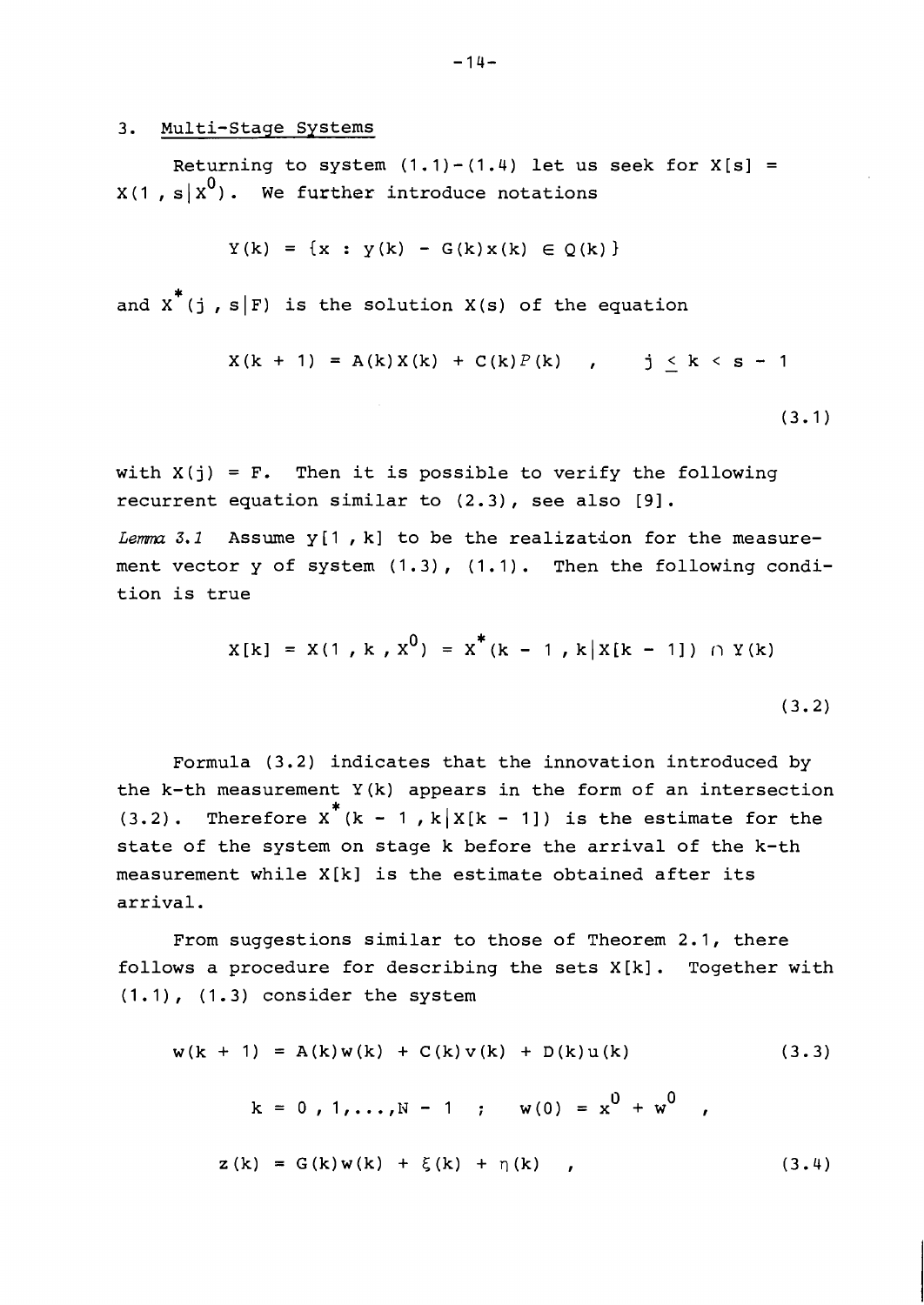where  $x^0$ ,  $v(k)$ ,  $\xi(k)$  are deterministic, subjected "instantaneous" constraints

$$
x^{0} \in X^{0}, \ v(k) \in P(k), \ \xi(k) \in Q(k) \qquad (3.4')
$$

while  $w^0$ ,  $u(k)$ ,  $\eta(k)$  are independent stochastic Gaussian vectors with

$$
\overline{w}^{0} = Ew^{0} = 0 \t, \t\overline{u}^{(k)} = Eu(k) = 0 \t, \n\overline{\eta}(k) = E\eta(k) = 0 \t, \t\overline{Ew}^{0}w^{0} = P^{0} \t, (3.5)\nEu(k)u'(k) = L(k) \t, E\eta(k)E\eta(k) = N(k) \t, (3.6)
$$

where L, N are positive definite.

Suppose that after k stages for system (3.3), (3.4) there arrived a measurement  $z[1, k] \in E^{m, k}$ . Having fixed the triplet

$$
\zeta[0, k] = \{x^0, v[0, k - 1], \xi[1, k]\}
$$

and having denoted  $\omega[k] = \{v(k - 1), \xi(k)\}\$ ,  $D(k) = \{P(k - 1), Q(k)\}\$ we may find the conditional mean value

$$
\overline{w}[k + 1] = E\{w(k + 1) | \omega(k), w(k), z(k + 1)\}\
$$

where

$$
\overline{w}(k) = Ew(k).
$$

Denote

$$
W[k + 1, F] = W(k + 1, L(k), N(k + 1), F)
$$
  

$$
= U \{\overline{w}[k + 1] | \omega(k) \in D(k), \overline{w}(k) \in F\}
$$

From Lemma 2.4 and Theorems 2.1, 2.2 it follows: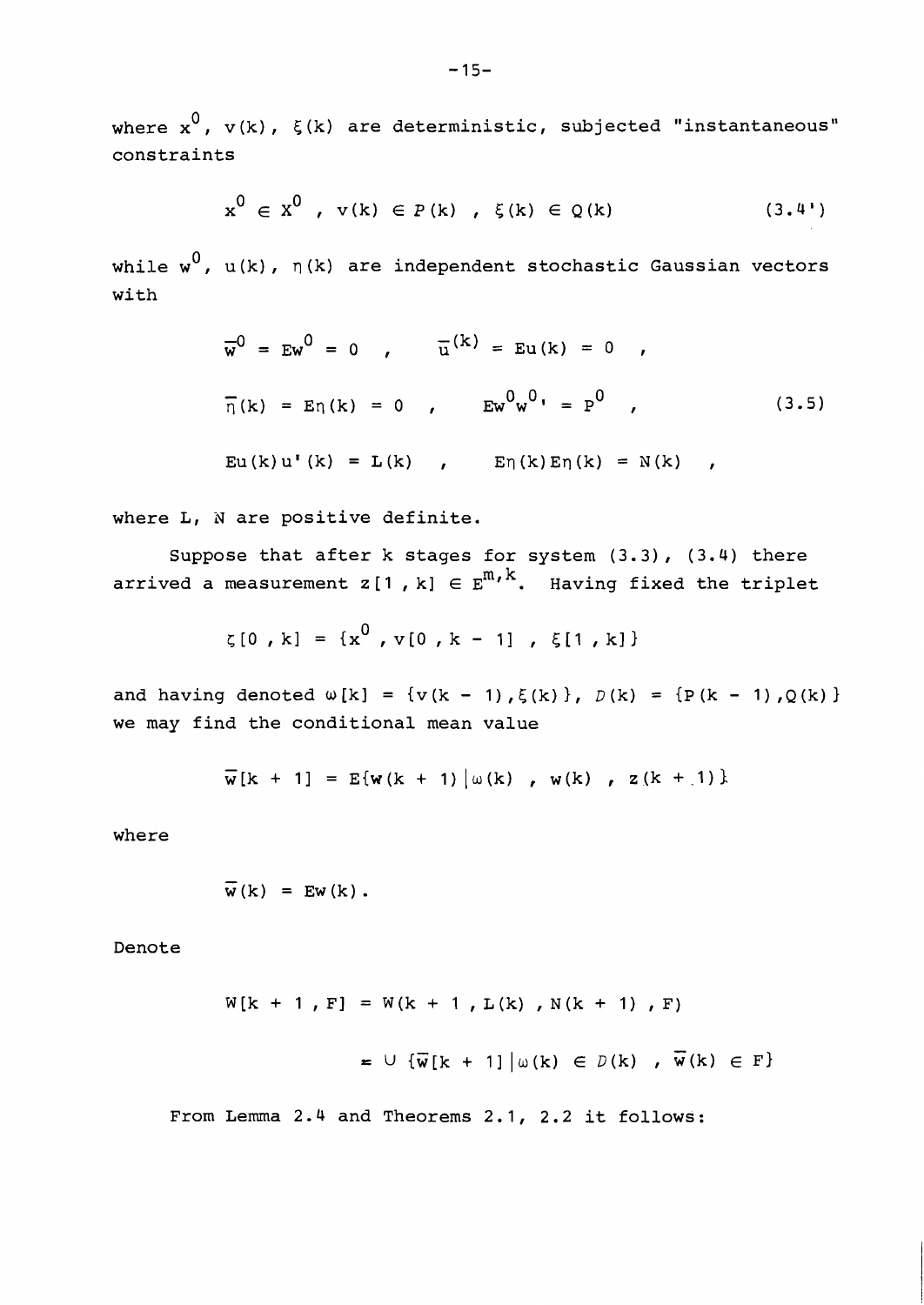*Theorem 3.1* Suppose assumption 2.1 holds for  $A = A(k)$ ,  $G = G(k + 1); k = 0,1...$ , s and the sequence of observations  $y[1, s], z[1, s]$  for system  $(1.1), (1.3)$  and  $(3.3), (3.4)$ coincide:  $y[1, s] = z[1, s]$ . Then the following relation is true

$$
X[s] = \{ \cap W(s, L, N, X[s - 1]) \mid \Lambda \in \Lambda^{(1)} \} , \qquad s > 0
$$
  

$$
X[0] = X^{0} , \qquad \Lambda = \{L, N\} , \qquad P^{0} = 0 , \qquad (3.6)
$$

 $\mathbf{1}$ 

moreover, with  $P^0 = 0$ 

$$
\rho(1|X[s]) = \inf \{ \rho(1|W(s, L, N, X[s - 1]) \}
$$

over all  $(L, N) = \Lambda \subset \Lambda^{(2)}$ .

*Theorem 3.2* Whatever the positive matrices  $\{L(k - 1)$ ,  $N(k)\}$  =  $\Lambda[k]$  are the following inclusions are true

$$
X[k + 1] \subseteq W(k + 1, L(k - 1), N(k), X[k])
$$
  
= R(k + 1, \Lambda(k), X[k]) , k \ge 0 , (3.7)

where

$$
R(k + 1, \Lambda(k), X[k]) = (I_n - H(k + 1)G(k + 1)) (A(k)X[k])
$$

+ H(k + 1)( $y(k + 1) - Q(k + 1)$ ),

$$
X[0] = X^{0}
$$
\n
$$
H(k + 1) = D(k)L(k)D^{t}(k)G^{t}(k + 1)K^{-1}(k + 1)
$$
\n
$$
K(k + 1) = N(k + 1)G(k + 1)D(k)L(k)D^{t}(k)G^{t}(k + 1)
$$

The recurrent relations (3.7) thus allow a complete description of X[s] due to equality (3.6) . Solving the system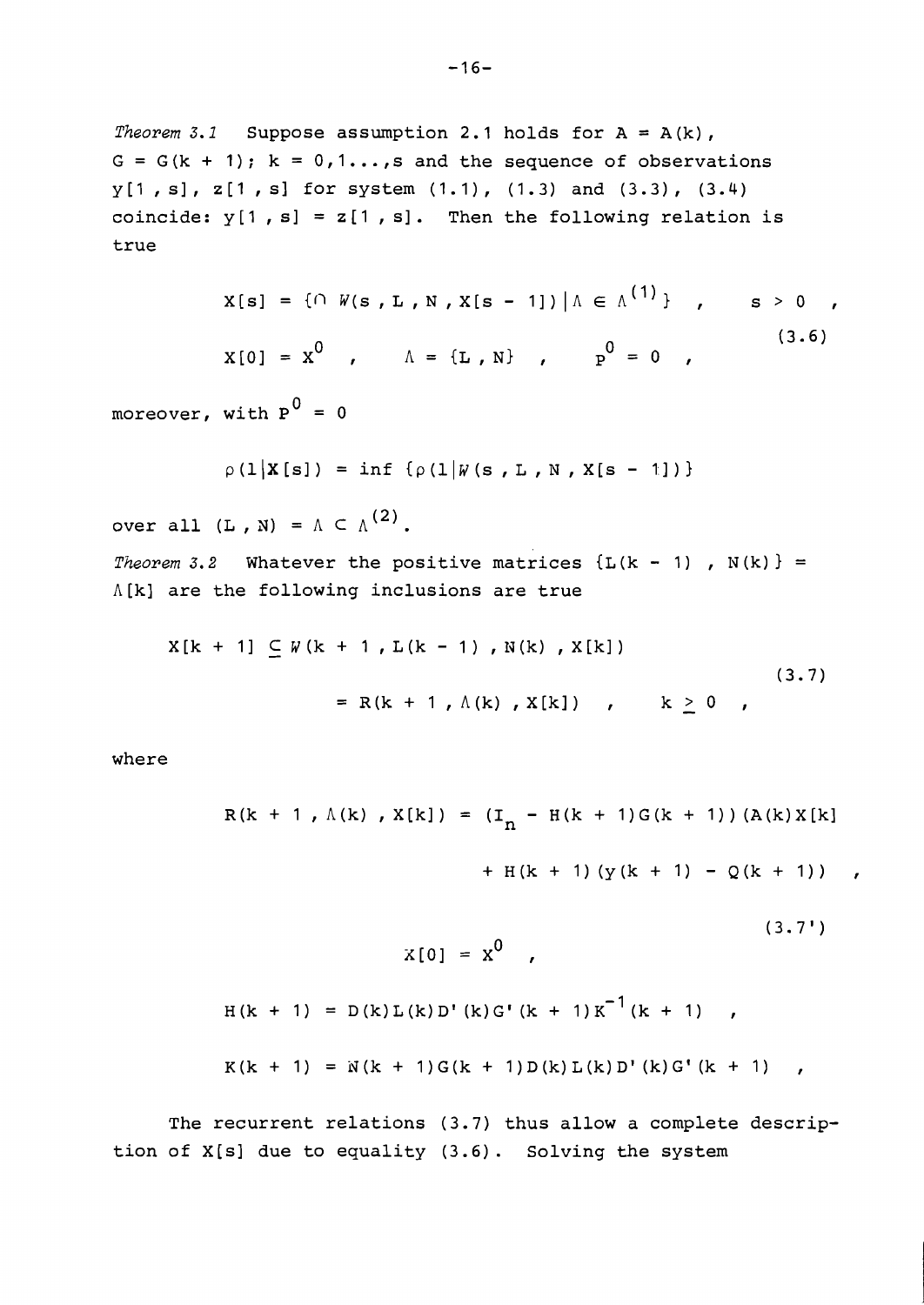$$
W(k + 1) = R(k + 1, \Lambda[k], W(k)),
$$

$$
W(0) = X^0
$$

we find

$$
X[k + 1] \subset W(k + 1)
$$

where

 $\rho(1|X[k + 1]) = \inf \{ \rho(1|W(k + 1)) | \Lambda[j + 1] \; ;$  $j = 0,...,k; P<sup>0</sup> = 0$ 

with each pair  $\Lambda[j + 1] = \{L(j)$ ,  $N(j + 1)\}$  belonging to the class  $\Lambda^{(2)}$ . The total number of parameters over which the minimum is to be sought for does not exceed km.

The given procedure is similar to the one given in (2.7). It is justified if the sets  $X[k]$  are to be known for each  $k > 0$ . Note that in any way with arbitrary  $L(j)$ ,  $N(j + 1)$ ,  $j = 0, ..., k - 1$ , the sets  $W(k)$  always include  $X[k]$ .

Now assume that the desired estimate is to be found for only a fixed stage  $s > 1$ . Taking  $z[1, s]$  to be known and triplet  $\zeta[0, s]$  for system  $(3.3)$ ,  $(3.4)$ ,  $(3.4')$  to be fixed we may find the conditional mean values

$$
\overline{w}(k) = E\{w(k) | z[1, k], \zeta[0, k] \}
$$

and the conditional covariance

$$
P[k]
$$
 = E{w(k) -  $\overline{w}(k)$ )(w(k) -  $\overline{w}(k)$ )}|z[1, k]

where

$$
EW(0) = x^{0}
$$
,  $P(0) = p^{0}$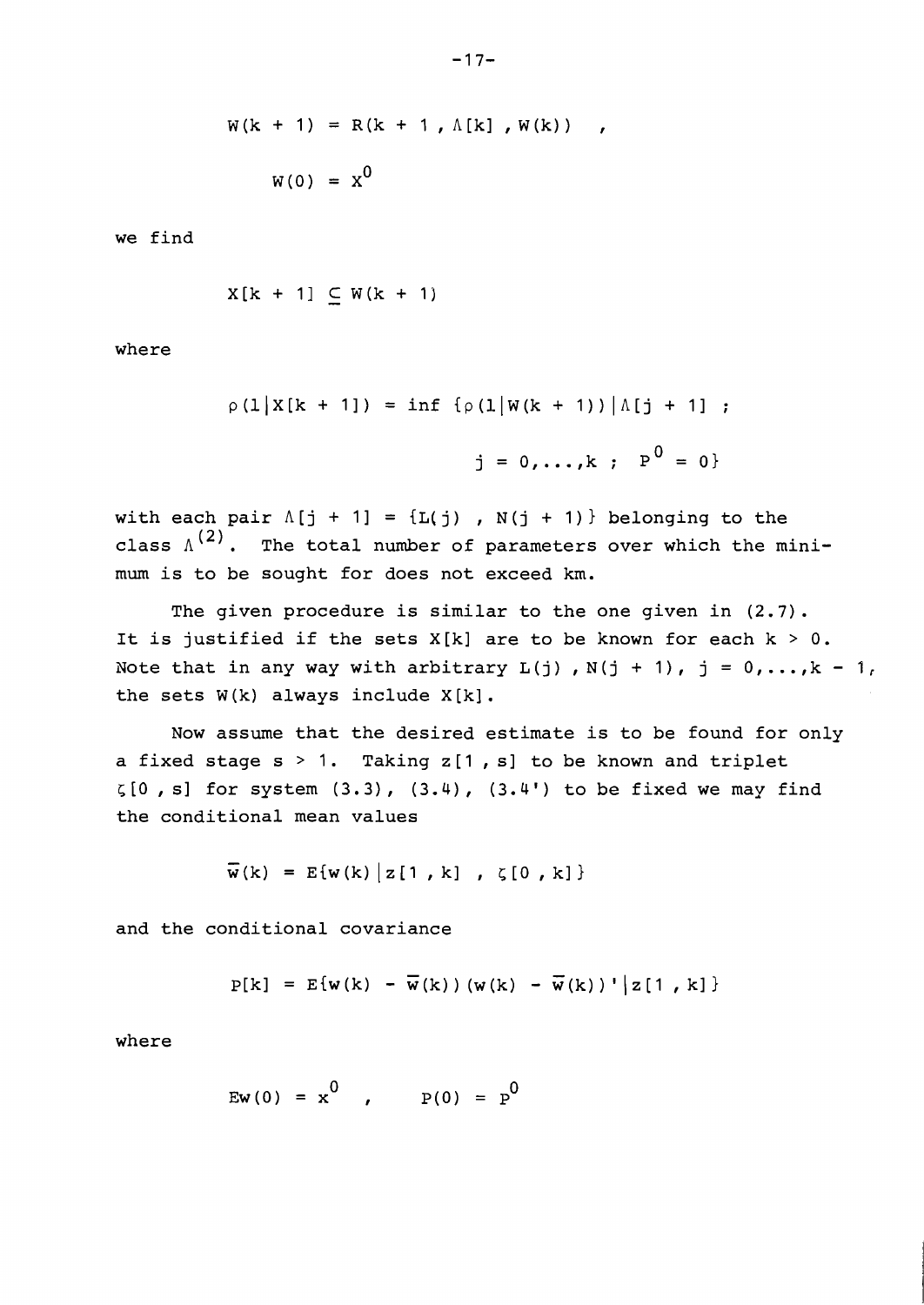**Denoting** 

$$
\overline{w}[j, k, F] = E\{w(k) | z[j + 1, k], v[j, k - 1],
$$
  

$$
\xi[j + 1, k], \overline{w}(j)\},
$$
  

$$
\overline{w}[j, k, F] = \cup E\{w(k) | z[j + 1, k], v[j, k - 1] \in P[j, k - 1]\}
$$
  

$$
\xi[j + 1, k] \in Q[j + 1, k], \overline{w}(j) \in F\},
$$
  

$$
\overline{w}[0, k, x^{0}] = \overline{w}(k),
$$

**and having in view the Markovian property for the process (3.3), (3.4) it is possible to conclude the following:** 

Lemma 3.2 The equality

$$
\overline{\mathbf{W}}(\mathbf{k}) = \overline{\mathbf{W}}(\mathbf{j}, \mathbf{k}, \overline{\mathbf{W}}(\mathbf{j})) \tag{3.8}
$$

holds for any  $j$ ,  $k$ ,  $j \leq k$ .

**The corresponding formulae that generalize (2.7)** , **(2.9) have the form** 

$$
\overline{w}(k + 1) = (E - S(k + 1)G(k + 1)) (A(k)\overline{w}(k) + C(k)P)
$$
  
+ S(k + 1) (z(k + 1) - G(k + 1)Q) ,  
  
S(k + 1) = P(k + 1)G'(k + 1)N<sup>-1</sup>(k + 1) , (3.9)  
  
P(k + 1) = B(k) - B(k)G'(k + 1)K<sup>-1</sup>(k + 1)G(k + 1)B(k)  
  
B(k) = A(k)P(k)A'(k) + L(k)  
  
K(k + 1) = N(k + 1) + G(k + 1)B(k)G'(k + 1)  
  
P(k<sub>0</sub>) = L ,

 $\pmb{r}$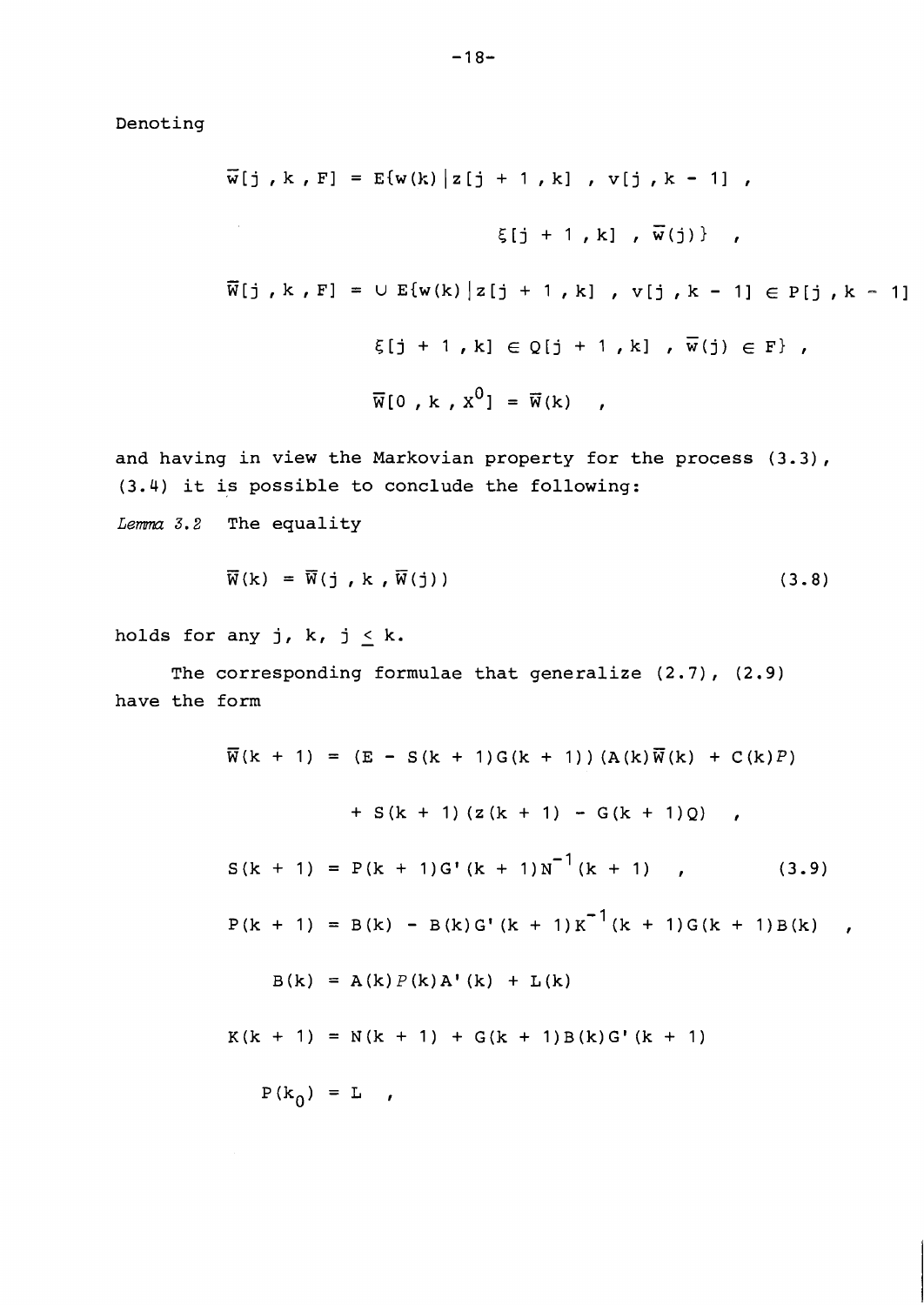If we again suppose  $z[1, s] = y[1, s]$ , then due to the inclusions

$$
\overline{W}(k + 1) \supseteq \overline{W}(k, k + 1, X[k]) \quad, k > 0 \tag{3.9'}
$$

that follow from Lemma 2.4 and to the monotonicity property

$$
\overline{w}(k, k+1, F_1) \subseteq \overline{w}(k, k+1, F_2) , F_1 \subseteq F_2 ,
$$

that follows from (3.9) we obtain in view of (3.8)

$$
X[k] \subseteq \overline{W}(k) \quad , \quad \text{for } k > 1 \quad , \tag{3.10}
$$

Consider the following condition:

Assumption 3.1

The system  $(1.1)$ ,  $(1.3)$  v[0, s - 1] = 0,  $\xi$ [1, s] = 0 is completely controllable on [0 , s].

The given property is defined for example in [15].

In the latter case the following proposition is true:

Theorem 3.3 Under the conditions of Theorem 3.1 and assumption 3.1 assume  $y[1, s] = z[1, s]$ . Then the equality

$$
X[s] = \{ \cap \overline{W}(s) | P^0, N(k), L(k) \equiv 0, k = 1,...,s \}
$$
\n(3.11)

is true for any  $p^0 > 0$  and any diagonal  $N(k) > 0$ . Moreover, for the given class of matrices we have

$$
\rho(1|X[s]) = \inf \{ \rho(1|\overline{W}(s)) | P^U, \overline{N}(k) > 0, L \equiv 0,
$$
  

$$
k = 1,...,s \}
$$
 (3.12)

Therefore, the precise estimate is attained here through a minimization procedure over a number z of parameters,  $z < ms + n^2$ . The proof of this assertion follows a scheme that generalizes the one for Theorems 2.1, 2.2, (see also reference [17]).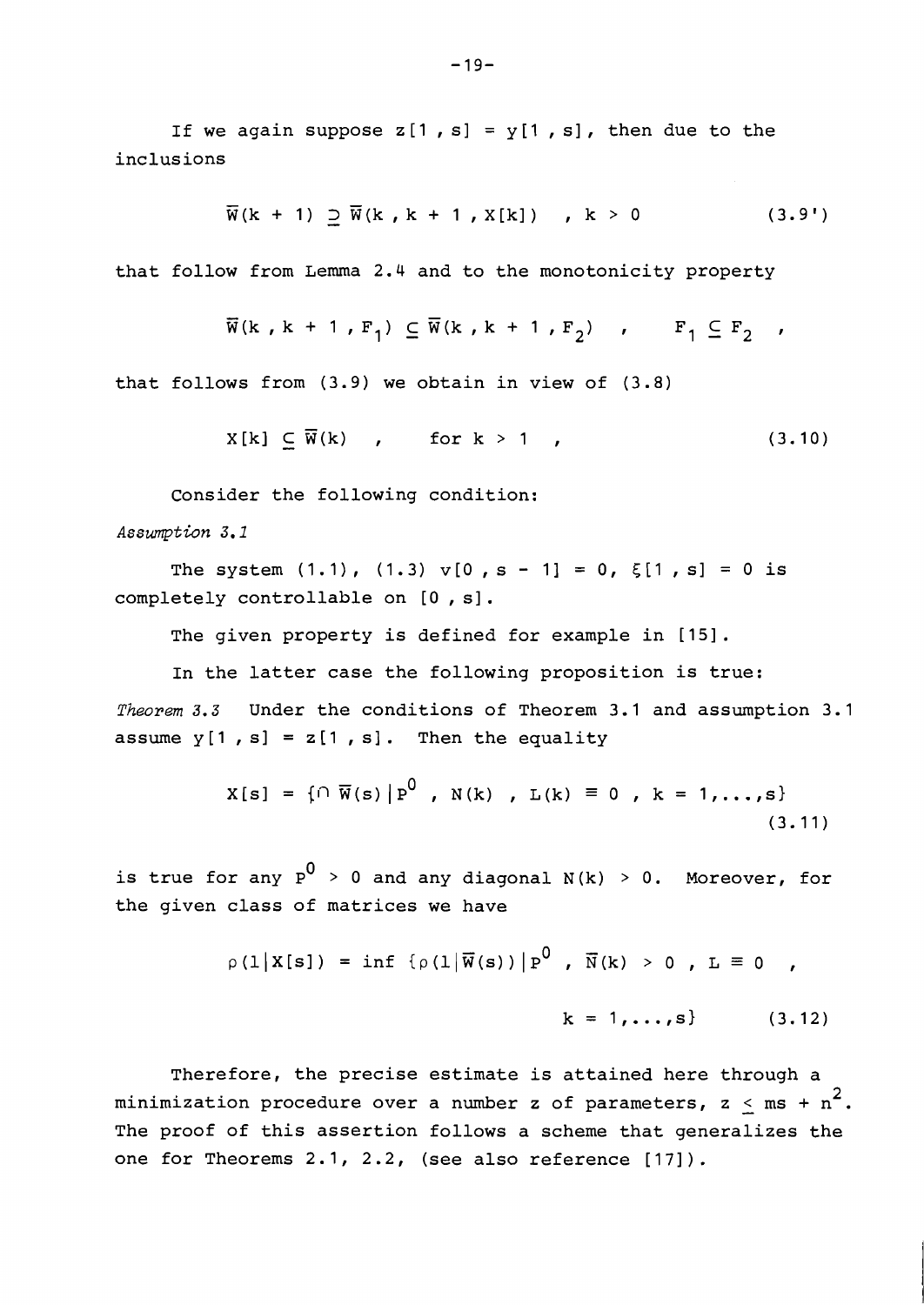*Remark 3.1* The relations (3.9), (3.10) may therefore be treated as follows:

(a) In the case of a set-membership description of uncertainty as in (3.4') with  $u(k) = 0$ ,  $\eta(k) = 0$  equations (3.9), (3.10) contain complete information on  $X[k + 1]$  as stated in Theorem (3.3). (b) In the case of both set-membership and stochastic uncertainty as in  $(3.3) - (3.5)$  equation  $(3.9)$  describes the evolution of the set of the mean values of the estimates.

(c) In the case of pure stochastic uncertainty with sets  $x^0$ , P(k), Q(k) consisting of one element  $(x^0, p(k), q(k))$  each, the relation (3.9) turns out to be an equality which coincides with the conventional equations of Kalman's filtering theory.

*Renmrk 3.2* Following the scheme of Theorem 2.1 it is possible to show that relation (3.11) holds for  $P^0$ , N(k) selected as follows:

$$
P^{U} = \beta I_{n} , N(k) = \alpha(k) I_{m} ,
$$

where

$$
\beta > 0 \quad , \qquad \alpha(k) > 0 \quad , \qquad k = 1, \ldots, s
$$

The given procedure has a very simple interpretation for particular cases. Indeed, if we apply (3.7) for a one-stage procedure due to system

$$
x_1(k + 1) = x_1(k) + hx_2(k) ,
$$
  

$$
x_2(k + 1) = x_2(k) - hx_2(k) + v(k)h ,
$$

with observation

$$
y(k) = x_2(k)
$$

and constraints

$$
x(0) \in X_0 = \{x_1^0, x_2^0 : x_1^0 \in X_1^0, x_2^0 = c\} , \quad v(0) \in P ,
$$
  

$$
X_1^0 = \{x_1 : \alpha \le x_1 \le \beta\} , \quad P = \{v : |v| \le \mu\} ,
$$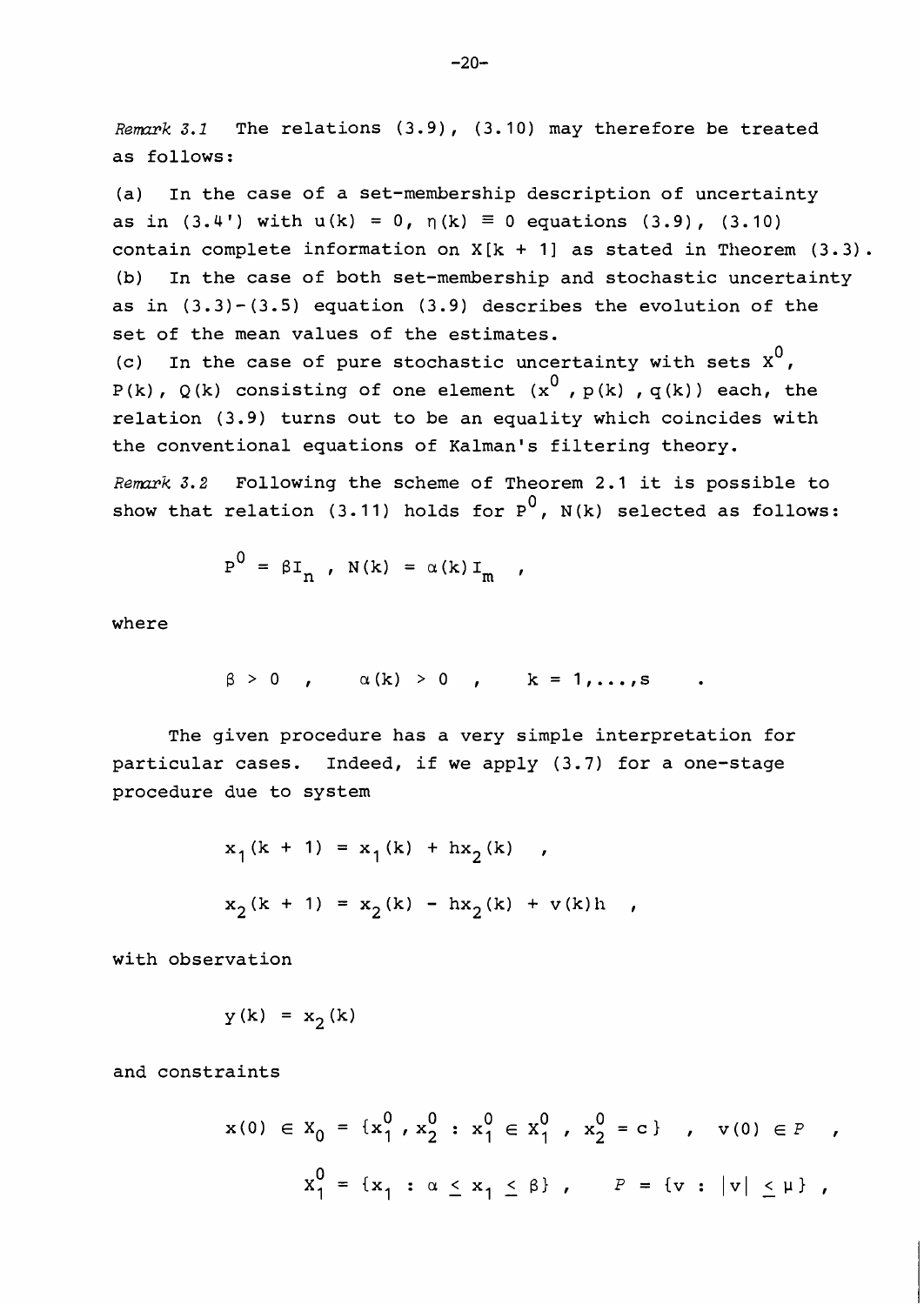$-21-$ 

then the role of L, N will be attributed to  $l_1 > 0$ ,  $l_2 > 0$ , n > 0. According to relations (3.9) that coincide for one stage with (3.7) and to (3.10) we will have

$$
w_1(1) = (1 - ph)x_1^0 - ph((c - y(1))h^{-1} + v(0))
$$

where the parameter

ph = 
$$
(-h^2l_1 + h^2l_2) (h^2l_1 + l_2 + n)^{-1}
$$

varies in the range  $-1 \leq ph \leq h^2$ . Restricting ourselves to the set -1  $\leq$  ph  $\leq$  0 and passing to set  $\overline{w}_1(1)$  we find, assuming ph = - $\alpha$ ,

$$
\overline{w}_1(1) = (1 - \alpha) x_1^0 + \alpha F
$$
,  $F = (c - y(1))h^{-1} + P$ 

whence

$$
x_1^* = \{ \cap \overline{w}_1(1) \mid 0 \le \alpha \le 1 \} = x_1^0 \cap F
$$

Moreover,

$$
\inf \left\{ \rho \left(1 \middle| \overline{w}_1 \left(1\right)\right) \middle| 0 \right\} \leq \alpha \leq 1 \right\} = \rho \left(1 \middle| X_1^0 \cap F\right)
$$

It is not difficult to observe that the exact solution

$$
x[1] = \{x_1, x_2 : x_1 \in x_1^0 \cap F, x_2 = y(1)\}\
$$

4. A Particular Case. Additional Information

Assume that in system  $(1.1)$ ,  $(1.3)$  we have  $P(k) = \{0\}$ ,  $A(k) \equiv \{0\}$ . Then  $x(k) \equiv x$  and due to measurement

$$
y(k) = G(k)x + \xi(k) \qquad k > 1
$$

we are to identify the vector x under constraints

$$
x \in X^0 \quad , \quad \xi(k) \in Q \quad , \quad k > 1 \tag{4.1}
$$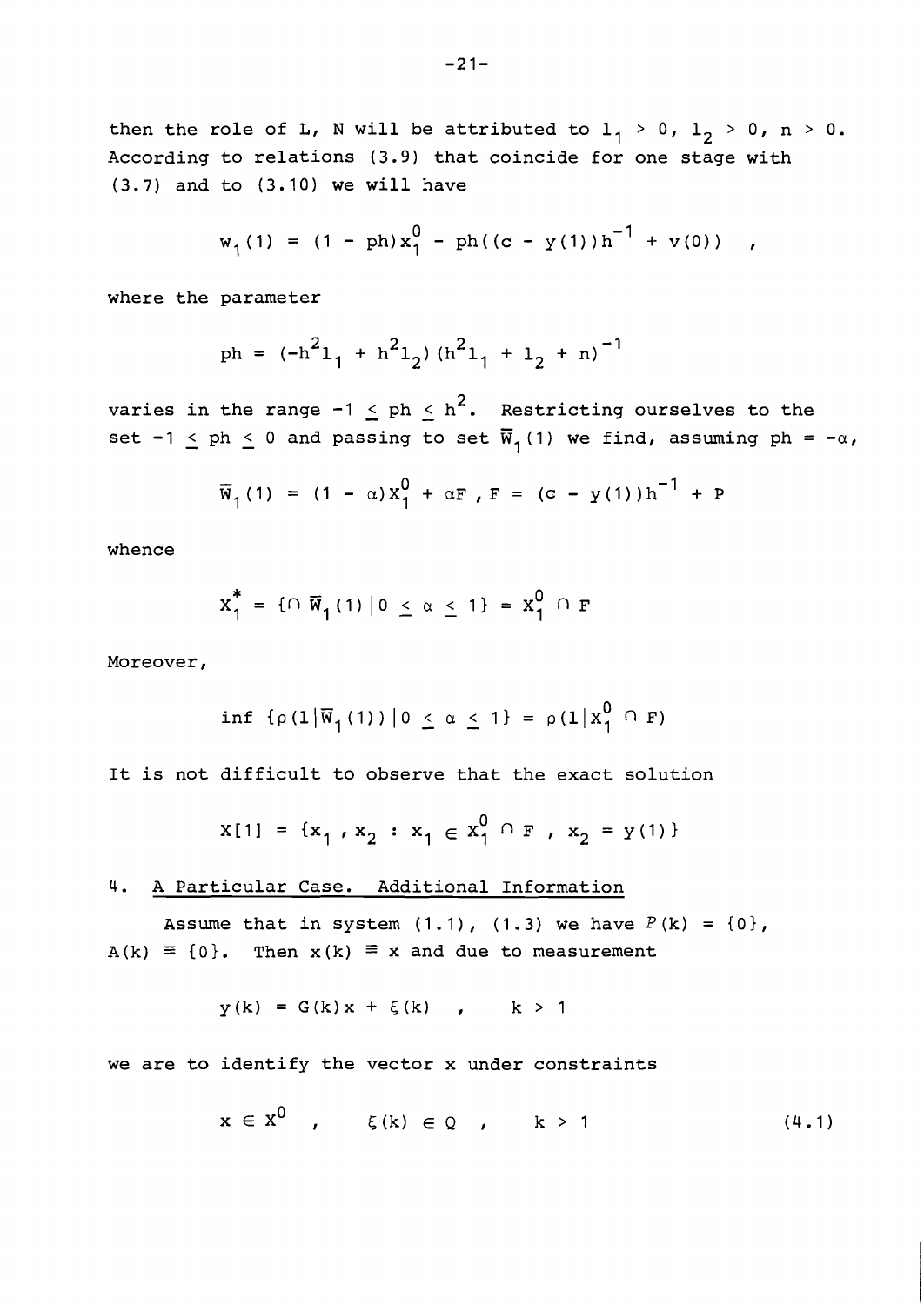given in advance. Assume that some additional information on vectors  $\xi(k)$  is available, namely,  $\xi(k)$  satisfy:

Assumption 4.1

(a) All the  $\xi(k)$ ,  $k > 1$  are independent random vectors equally distributed with continuous density  $p_{\xi}(z)$  independent of k, its support being the set Q. (The function  $p_{\xi}(z)$  itself may be unknown) .

- (b) The matrix  $G[1, n] = {G'(1), ..., G'(n)}$  is of rank n.
- (c) The function G(k), k > **0** is periodic of periodic n.

Consider the sets  $X[s]$  consistent with measurement  $y[1, s]$ and constraints (4.1).

Note that the sequence  $\{y(1), \ldots, y(s), \ldots\}$  of measurements is now a random sequence governed by a stochastic mechanism which under assumption 4.1 actually possesses some ergodic properties.

Lemma 4.1 Assumption 4.1 being fulfilled, with probability 1 there will appear a sequence of measurements  $\{y(1), \ldots, y(s)\}$ such that

 $X[s] \rightarrow \{x^0\}$ ,  $s \rightarrow \infty$ ,

in the Hausdorff metric [16]. Here  $\{x^0\}$  is an one-element set that coincides with  $x^0$ .

Therefore, the arrival of a minor additional information on the statistical properties of  $\xi(k)$  yields an asymptotical convergence of  $X[s]$  to the vector  $x^0$ , allowing thus to obtain an exact solution.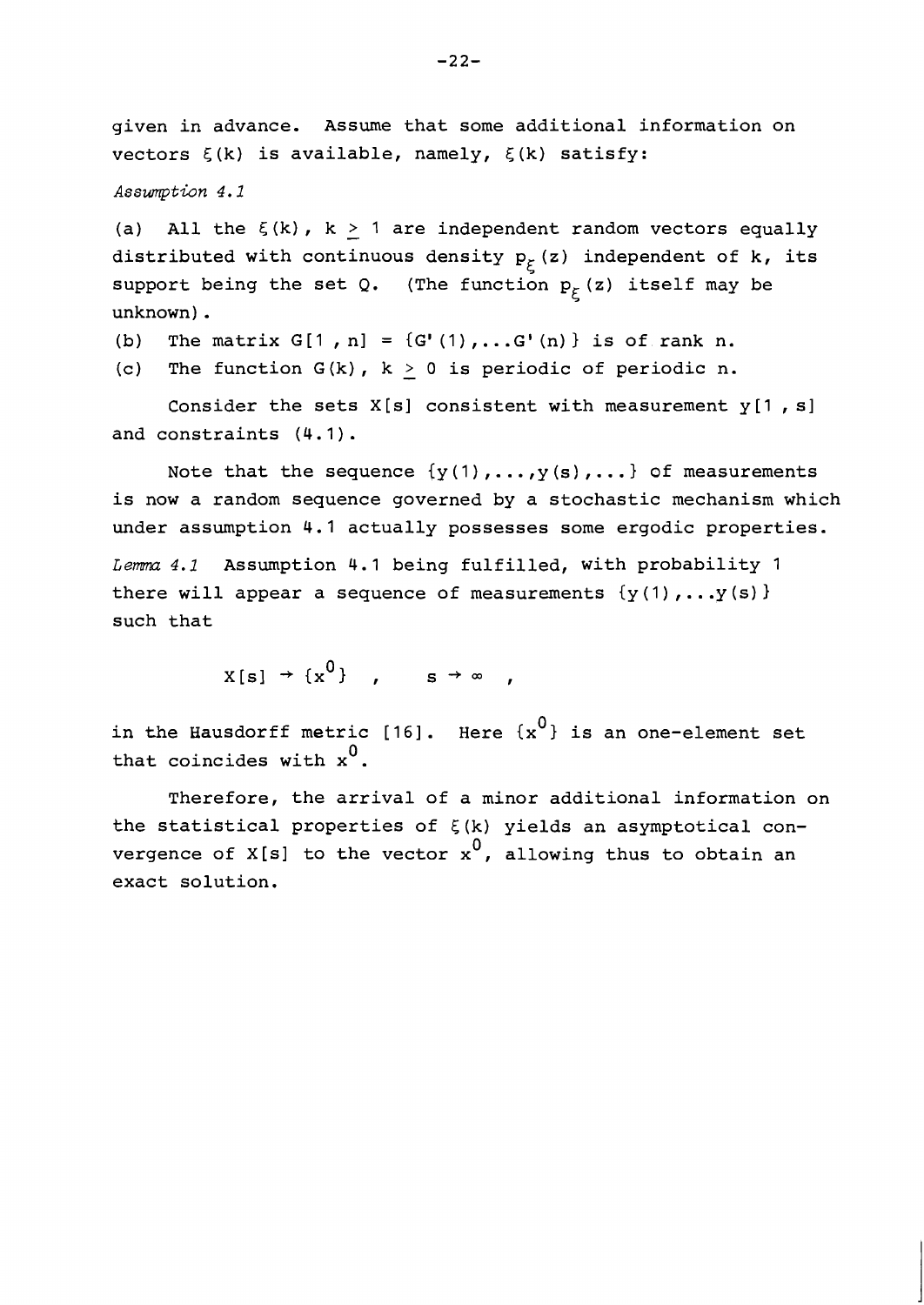#### REFERENCES

- $1.$ Kalman, R.E. (1960) A New Approach to Linear Filtering and Prediction Problems. Trans.ASME.Ser.D, Vol. 82.
- $2.$ Krasovskii, N.N. (1964) On the Theory of Controllability and Observability of Linear Dynamic Systems. Prikl.Mat. Mech., t.28, No. 1.
- Witsenhausen, H.S. (1968) Sets of Possible States of  $3.$ Linear Systems Given Perturbed Observations. IEEE Trans. Automat.Contro1, Vol. AC-3, February.
- 4. Kurzanskii, A.B. (1970) On the Duality of the Problems of Control and Observation. Prikl.Mat.Mech., t.34, No. 3.
- $5.$ Bertsekas, D., Rhodes, J. (1971) Recursive State Estimation for a Setmembership Description of Uncertainty. IEEE Trans. Automat.Contro1, Vol. AC-16, No. 2.
- 6. Kurzanskii, A.B. (1972) Differential Games of Observation. Dokl.Akad.Nauk SSR, t.207, No. 3.
- Schlaepfer, F.M., Schweppe, F.C. (1972) Continuous-Time  $7.$ State Estimation Under Disturbances Bounded by Convex Sets. IEEE Trans.Automat.Contro1, Vol. AC-17, No. 2.
- $8.$ Kurzanskii, A.B. (1977) Control and Observation Under Conditions of Uncertainty. Moscow.
- Katz, I.J., Kurzanskii, A.B. ((1978) Minimax multistage filtering in statistically uncertain situations. Automation and Remote Control, No. 11.